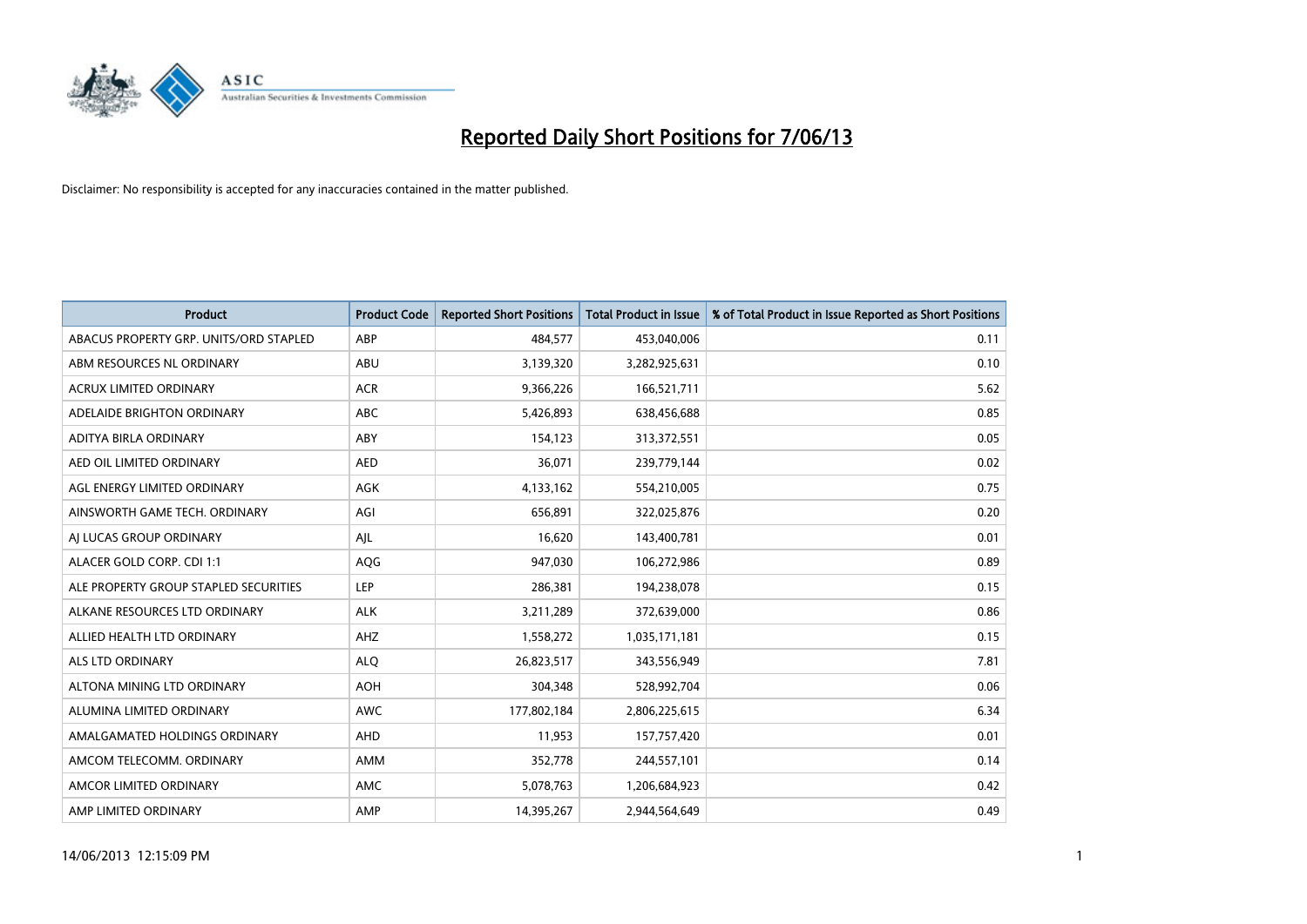

| <b>Product</b>                            | <b>Product Code</b> | <b>Reported Short Positions</b> | <b>Total Product in Issue</b> | % of Total Product in Issue Reported as Short Positions |
|-------------------------------------------|---------------------|---------------------------------|-------------------------------|---------------------------------------------------------|
| AMPELLA MINING ORDINARY                   | <b>AMX</b>          | 1,201,047                       | 248,000,493                   | 0.48                                                    |
| ANGLOGOLD ASHANTI CDI 5:1                 | AGG                 | 1                               | 89,207,765                    | 0.00                                                    |
| ANSELL LIMITED ORDINARY                   | <b>ANN</b>          | 10,602,901                      | 130,631,752                   | 8.12                                                    |
| ANTARES ENERGY LTD ORDINARY               | AZZ                 | 412,746                         | 256,100,939                   | 0.16                                                    |
| ANZ BANKING GRP LTD ORDINARY              | ANZ                 | 9,620,044                       | 2,743,939,704                 | 0.35                                                    |
| APA GROUP STAPLED SECURITIES              | <b>APA</b>          | 7,268,784                       | 835,750,807                   | 0.87                                                    |
| APN NEWS & MEDIA ORDINARY                 | <b>APN</b>          | 17,909,001                      | 661,526,586                   | 2.71                                                    |
| AQUARIUS PLATINUM. ORDINARY               | <b>AOP</b>          | 9,075,441                       | 486,851,336                   | 1.86                                                    |
| AQUILA RESOURCES ORDINARY                 | <b>AQA</b>          | 12,393,907                      | 411,804,442                   | 3.01                                                    |
| ARAFURA RESOURCE LTD ORDINARY             | <b>ARU</b>          | 8,367                           | 441,270,644                   | 0.00                                                    |
| ARB CORPORATION ORDINARY                  | <b>ARP</b>          | 386,874                         | 72,481,302                    | 0.53                                                    |
| ARDENT LEISURE GROUP STAPLED SECURITIES   | AAD                 | 2,112,748                       | 397,803,987                   | 0.53                                                    |
| ARISTOCRAT LEISURE ORDINARY               | <b>ALL</b>          | 7,736,228                       | 551,418,047                   | 1.40                                                    |
| ARRIUM LTD ORDINARY                       | ARI                 | 12,640,159                      | 1,355,433,903                 | 0.93                                                    |
| ASCIANO LIMITED ORDINARY                  | <b>AIO</b>          | 15,109,004                      | 975,385,664                   | 1.55                                                    |
| ASG GROUP LIMITED ORDINARY                | ASZ                 | 1,537,129                       | 206,720,839                   | 0.74                                                    |
| ASPEN GROUP ORD/UNITS STAPLED             | APZ                 | 256,600                         | 1,192,665,422                 | 0.02                                                    |
| ASTRO JAP PROP GROUP STAPLED US PROHIBIT. | AJA                 | 110,485                         | 67,211,752                    | 0.16                                                    |
| ASX LIMITED ORDINARY                      | ASX                 | 2,115,200                       | 175,136,729                   | 1.21                                                    |
| ATLAS IRON LIMITED ORDINARY               | <b>AGO</b>          | 39,634,903                      | 909,718,409                   | 4.36                                                    |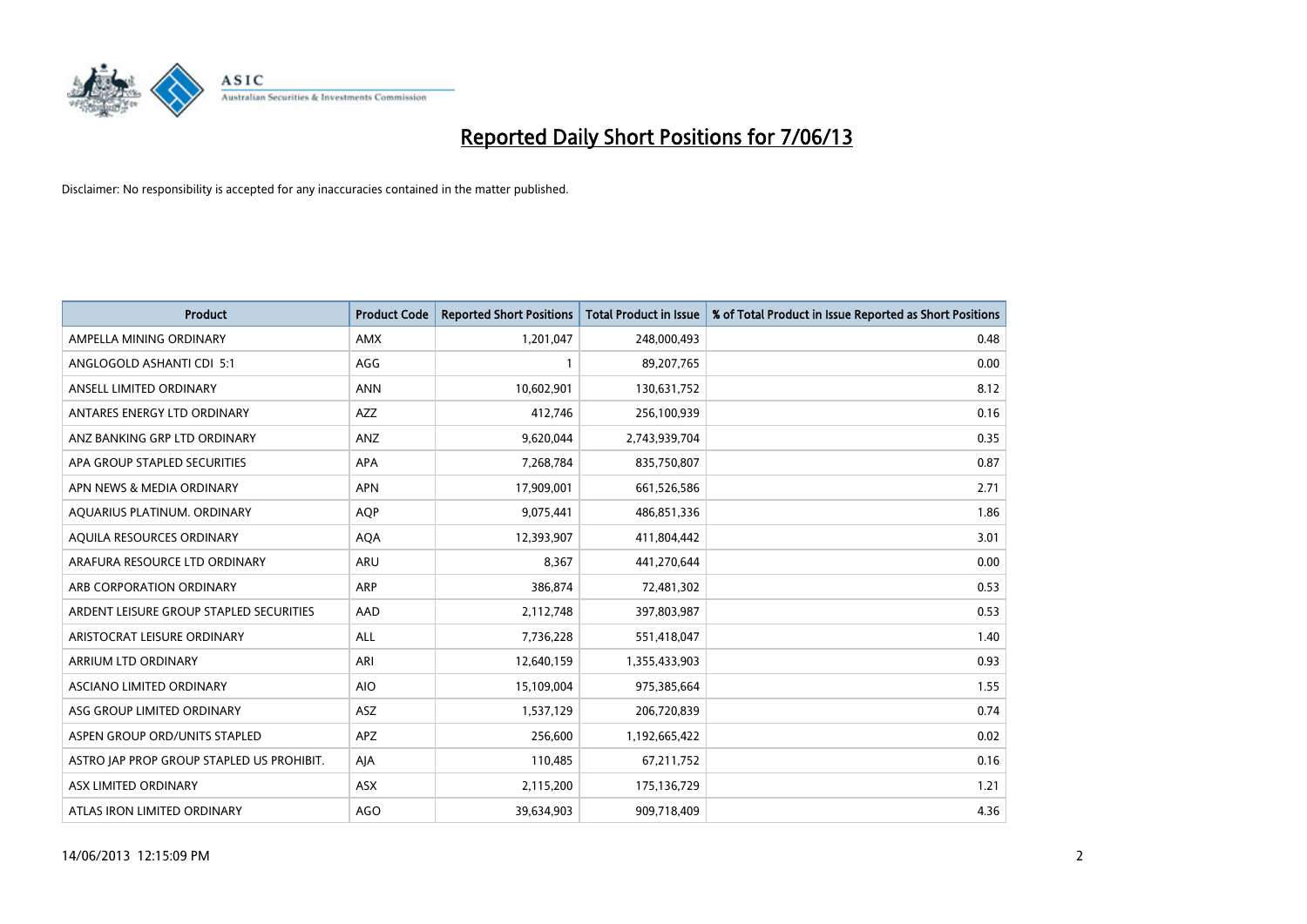

| <b>Product</b>                       | <b>Product Code</b> | <b>Reported Short Positions</b> | <b>Total Product in Issue</b> | % of Total Product in Issue Reported as Short Positions |
|--------------------------------------|---------------------|---------------------------------|-------------------------------|---------------------------------------------------------|
| AUCKLAND INTERNATION ORDINARY        | AIA                 | 220,174                         | 1,322,564,489                 | 0.02                                                    |
| AURIZON HOLDINGS LTD ORDINARY        | AZJ                 | 8,601,374                       | 2,137,284,503                 | 0.40                                                    |
| <b>AURORA OIL &amp; GAS ORDINARY</b> | <b>AUT</b>          | 4,672,938                       | 447,885,778                   | 1.04                                                    |
| AUSDRILL LIMITED ORDINARY            | <b>ASL</b>          | 10,708,016                      | 312,277,224                   | 3.43                                                    |
| AUSENCO LIMITED ORDINARY             | AAX                 | 1,226,562                       | 123,527,574                   | 0.99                                                    |
| <b>AUSTAL LIMITED ORDINARY</b>       | ASB                 | 906,069                         | 346,007,639                   | 0.26                                                    |
| AUSTBROKERS HOLDINGS ORDINARY        | <b>AUB</b>          | 16,530                          | 57,955,632                    | 0.03                                                    |
| <b>AUSTIN ENGINEERING ORDINARY</b>   | ANG                 | 624,309                         | 73,164,403                    | 0.85                                                    |
| AUSTRALAND PROPERTY STAPLED SECURITY | <b>ALZ</b>          | 1,596,344                       | 578,324,670                   | 0.28                                                    |
| AUSTRALIAN AGRICULT, ORDINARY        | AAC                 | 2,691,465                       | 313,113,358                   | 0.86                                                    |
| AUSTRALIAN INFR LTD ORDINARY         | <b>AIX</b>          | 622,992                         | 620,733,944                   | 0.10                                                    |
| AUSTRALIAN PHARM, ORDINARY           | API                 | 252,561                         | 488,115,883                   | 0.05                                                    |
| AUTOMOTIVE HOLDINGS ORDINARY         | <b>AHE</b>          | 398,001                         | 260,579,682                   | 0.15                                                    |
| AVIENNINGS LIMITED ORDINARY          | <b>AVJ</b>          | 169,947                         | 384,423,851                   | 0.04                                                    |
| AWE LIMITED ORDINARY                 | AWE                 | 5,165,466                       | 522,116,985                   | 0.99                                                    |
| <b>BANDANNA ENERGY ORDINARY</b>      | <b>BND</b>          | 23,995,656                      | 528,481,199                   | 4.54                                                    |
| BANK OF QUEENSLAND. ORDINARY         | <b>BOO</b>          | 4,675,488                       | 318,192,231                   | 1.47                                                    |
| <b>BASE RES LIMITED ORDINARY</b>     | <b>BSE</b>          | 3,813,386                       | 561,840,029                   | 0.68                                                    |
| <b>BATHURST RESOURCES ORDINARY</b>   | <b>BTU</b>          | 35,755,142                      | 697,247,997                   | 5.13                                                    |
| <b>BC IRON LIMITED ORDINARY</b>      | <b>BCI</b>          | 602,199                         | 123,204,384                   | 0.49                                                    |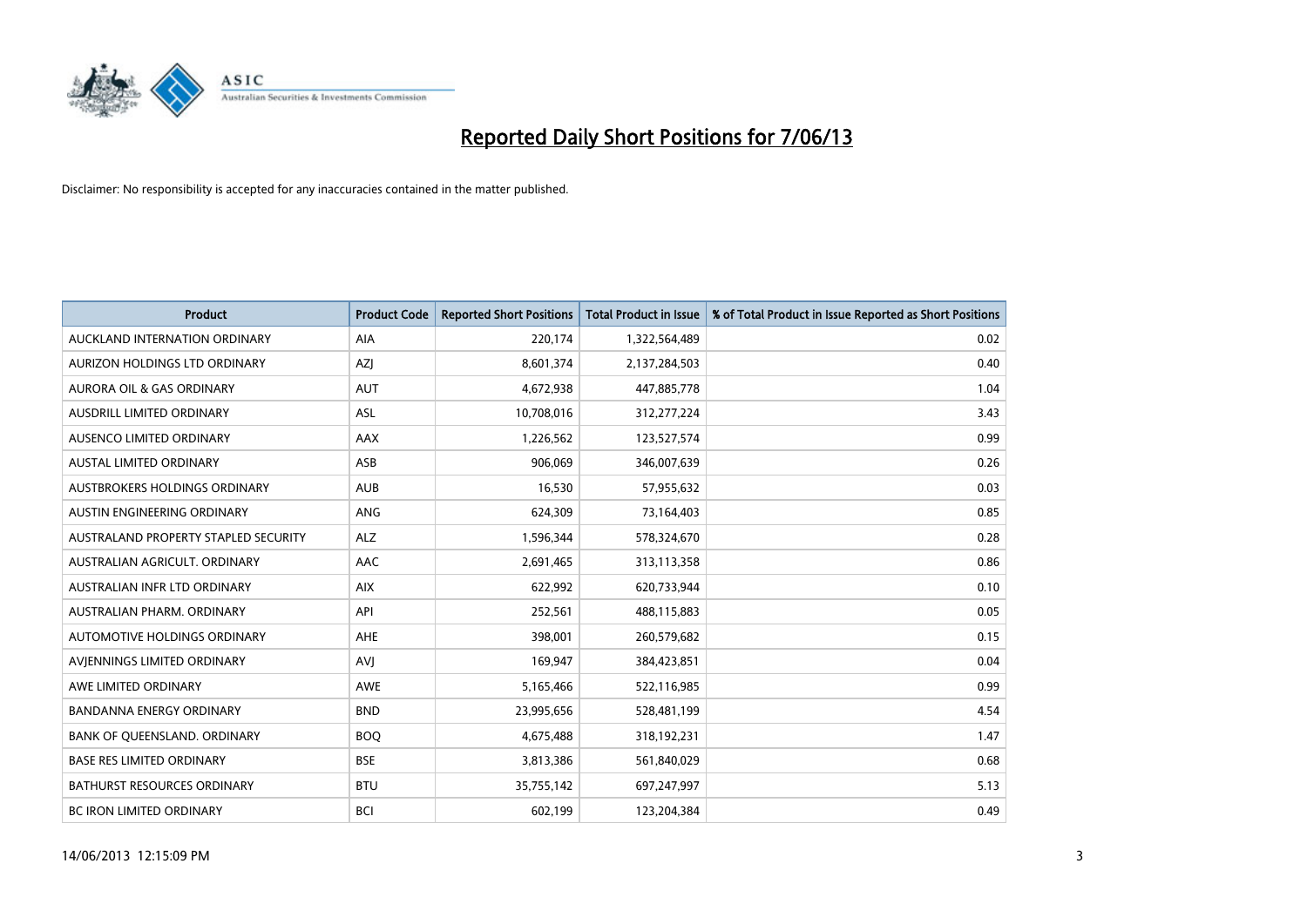

| <b>Product</b>                                | <b>Product Code</b> | <b>Reported Short Positions</b> | <b>Total Product in Issue</b> | % of Total Product in Issue Reported as Short Positions |
|-----------------------------------------------|---------------------|---------------------------------|-------------------------------|---------------------------------------------------------|
| BEACH ENERGY LIMITED ORDINARY                 | <b>BPT</b>          | 15,944,471                      | 1,268,647,188                 | 1.26                                                    |
| BEADELL RESOURCE LTD ORDINARY                 | <b>BDR</b>          | 43,115,947                      | 786,477,280                   | 5.48                                                    |
| BEGA CHEESE LTD ORDINARY                      | <b>BGA</b>          | 8,882                           | 151,866,050                   | 0.01                                                    |
| BENDIGO AND ADELAIDE ORDINARY                 | <b>BEN</b>          | 13,880,341                      | 407,185,500                   | 3.41                                                    |
| BERKELEY RESOURCES ORDINARY                   | <b>BKY</b>          | 118,540                         | 179,393,323                   | 0.07                                                    |
| BHP BILLITON LIMITED ORDINARY                 | <b>BHP</b>          | 11,447,090                      | 3,211,691,105                 | 0.36                                                    |
| <b>BILLABONG ORDINARY</b>                     | <b>BBG</b>          | 6,325,771                       | 478,944,292                   | 1.32                                                    |
| BLACKMORES LIMITED ORDINARY                   | <b>BKL</b>          | 6,218                           | 16,972,069                    | 0.04                                                    |
| <b>BLACKTHORN RESOURCES ORD US PROHIBITED</b> | <b>BTR</b>          | 354,446                         | 164,285,950                   | 0.22                                                    |
| <b>BLUESCOPE STEEL LTD ORDINARY</b>           | <b>BSL</b>          | 5,037,003                       | 558,243,305                   | 0.90                                                    |
| <b>BOART LONGYEAR ORDINARY</b>                | <b>BLY</b>          | 49,878,504                      | 461,163,412                   | 10.82                                                   |
| <b>BORAL LIMITED, ORDINARY</b>                | <b>BLD</b>          | 45,488,397                      | 774,000,641                   | 5.88                                                    |
| <b>BRADKEN LIMITED ORDINARY</b>               | <b>BKN</b>          | 9,854,645                       | 169,240,662                   | 5.82                                                    |
| <b>BRAMBLES LIMITED ORDINARY</b>              | <b>BXB</b>          | 2,584,420                       | 1,557,343,218                 | 0.17                                                    |
| BREVILLE GROUP LTD ORDINARY                   | <b>BRG</b>          | 4,017,196                       | 130,095,322                   | 3.09                                                    |
| BRICKWORKS LIMITED ORDINARY                   | <b>BKW</b>          | 7,231                           | 147,818,132                   | 0.00                                                    |
| BROCKMAN MINING LTD ORDINARY                  | <b>BCK</b>          | 90,995                          | 7,894,482,131                 | 0.00                                                    |
| BT INVESTMENT MNGMNT ORDINARY                 | <b>BTT</b>          | 10,187                          | 274,214,460                   | 0.00                                                    |
| <b>BUCCANEER ENERGY LTD ORDINARY</b>          | <b>BCC</b>          | 453,797                         | 1,545,852,999                 | 0.03                                                    |
| <b>BURU ENERGY ORDINARY</b>                   | <b>BRU</b>          | 17,314,693                      | 274,036,429                   | 6.32                                                    |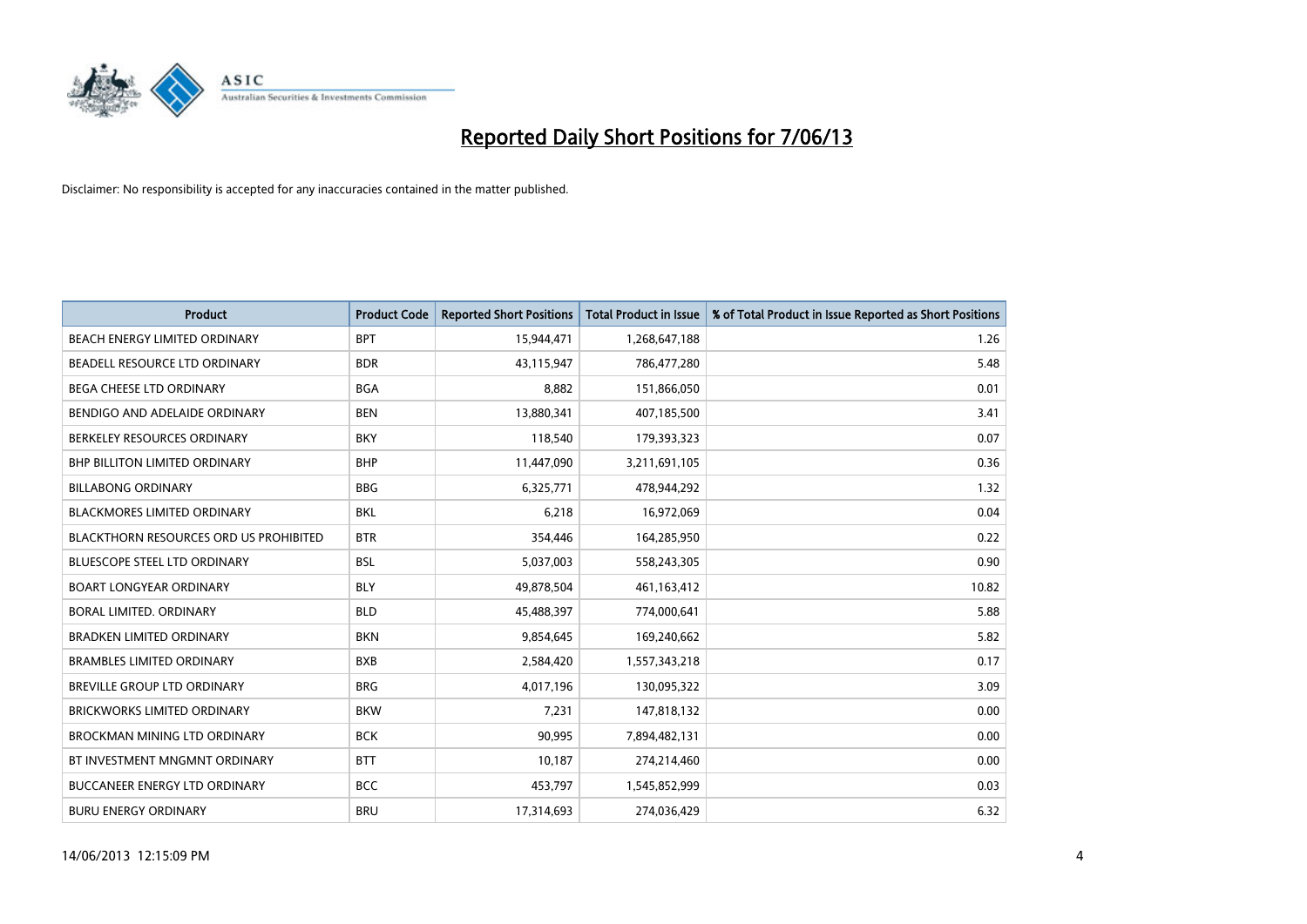

| <b>Product</b>                          | <b>Product Code</b> | <b>Reported Short Positions</b> | <b>Total Product in Issue</b> | % of Total Product in Issue Reported as Short Positions |
|-----------------------------------------|---------------------|---------------------------------|-------------------------------|---------------------------------------------------------|
| <b>BWP TRUST ORDINARY UNITS</b>         | <b>BWP</b>          | 4,302,482                       | 537,753,954                   | 0.80                                                    |
| CABCHARGE AUSTRALIA ORDINARY            | CAB                 | 11,467,489                      | 120,430,683                   | 9.52                                                    |
| <b>CALTEX AUSTRALIA ORDINARY</b>        | <b>CTX</b>          | 3,151,752                       | 270,000,000                   | 1.17                                                    |
| CAPE LAMBERT RES LTD ORDINARY           | <b>CFE</b>          | 197,284                         | 685,107,562                   | 0.03                                                    |
| CARABELLA RES LTD ORDINARY              | <b>CLR</b>          | 100,000                         | 152,361,547                   | 0.07                                                    |
| <b>CARBON ENERGY ORDINARY</b>           | <b>CNX</b>          | 4,533                           | 786,889,705                   | 0.00                                                    |
| <b>CARDNO LIMITED ORDINARY</b>          | CDD                 | 9,607,136                       | 143,726,327                   | 6.68                                                    |
| CARNARVON PETROLEUM ORDINARY            | <b>CVN</b>          | 39,246                          | 934,109,501                   | 0.00                                                    |
| CARSALES.COM LTD ORDINARY               | <b>CRZ</b>          | 2,221,498                       | 236,134,464                   | 0.94                                                    |
| <b>CASH CONVERTERS ORDINARY</b>         | CCV                 | 1,688,391                       | 423,861,025                   | 0.40                                                    |
| CEDAR WOODS PROP. ORDINARY              | <b>CWP</b>          | 45,725                          | 73,359,551                    | 0.06                                                    |
| CENTRAL PETROLEUM ORDINARY              | <b>CTP</b>          | 812,210                         | 1,440,078,845                 | 0.06                                                    |
| <b>CERAMIC FUEL CELLS ORDINARY</b>      | <b>CFU</b>          | 616,353                         | 1,591,941,620                 | 0.04                                                    |
| CFS RETAIL TRUST GRP STAPLED SECURITIES | <b>CFX</b>          | 49,907,674                      | 2,828,495,659                 | 1.76                                                    |
| CHALLENGER DIV.PRO. STAPLED UNITS       | <b>CDI</b>          | 148,763                         | 214,101,013                   | 0.07                                                    |
| CHALLENGER LIMITED ORDINARY             | <b>CGF</b>          | 2,274,067                       | 532,164,145                   | 0.43                                                    |
| CHANDLER MACLEOD LTD ORDINARY           | <b>CMG</b>          | 510,017                         | 469,679,390                   | 0.11                                                    |
| CHARTER HALL GROUP STAPLED US PROHIBIT. | <b>CHC</b>          | 348,492                         | 302,262,312                   | 0.12                                                    |
| <b>CHARTER HALL RETAIL UNITS</b>        | <b>COR</b>          | 3,024,641                       | 337,582,974                   | 0.90                                                    |
| <b>CHORUS LIMITED ORDINARY</b>          | <b>CNU</b>          | 68,742                          | 389,299,049                   | 0.02                                                    |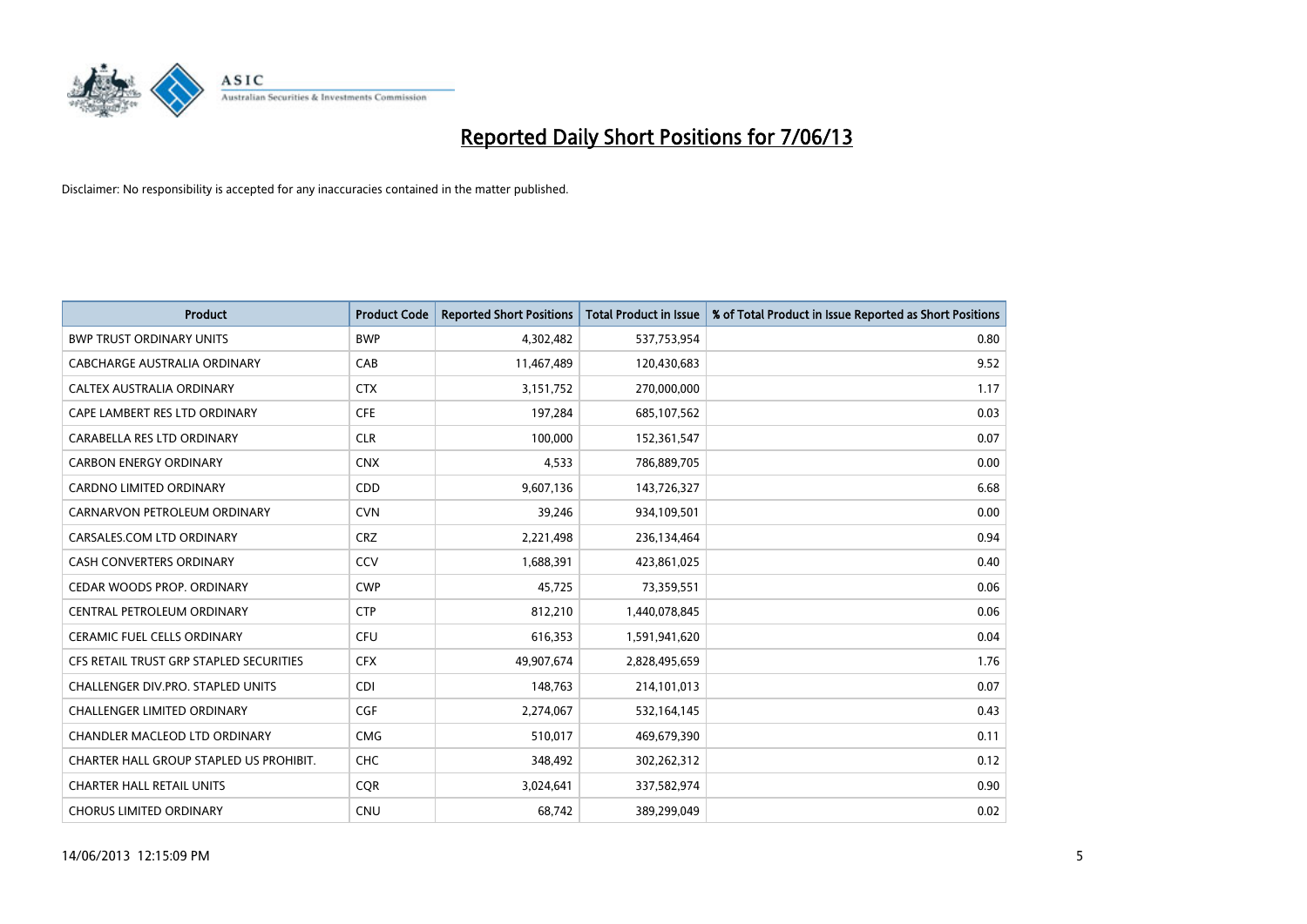

| <b>Product</b>                          | <b>Product Code</b> | <b>Reported Short Positions</b> | <b>Total Product in Issue</b> | % of Total Product in Issue Reported as Short Positions |
|-----------------------------------------|---------------------|---------------------------------|-------------------------------|---------------------------------------------------------|
| CITIGOLD CORP LTD ORDINARY              | <b>CTO</b>          | 153,427                         | 1,352,907,765                 | 0.01                                                    |
| <b>CLOUGH LIMITED ORDINARY</b>          | <b>CLO</b>          | 7,368,656                       | 777,781,882                   | 0.95                                                    |
| COAL OF AFRICA LTD ORDINARY             | <b>CZA</b>          | 326                             | 1,048,368,613                 | 0.00                                                    |
| COALSPUR MINES LTD ORDINARY             | <b>CPL</b>          | 10,585,347                      | 639,748,901                   | 1.65                                                    |
| COCA-COLA AMATIL ORDINARY               | <b>CCL</b>          | 5,368,552                       | 763,590,249                   | 0.70                                                    |
| <b>COCHLEAR LIMITED ORDINARY</b>        | <b>COH</b>          | 4,180,631                       | 57,040,932                    | 7.33                                                    |
| COCKATOO COAL ORDINARY                  | <b>COK</b>          | 10,018,873                      | 1,016,746,908                 | 0.99                                                    |
| CODAN LIMITED ORDINARY                  | <b>CDA</b>          | 532,244                         | 176,926,104                   | 0.30                                                    |
| <b>COLLINS FOODS LTD ORDINARY</b>       | <b>CKF</b>          | 572,496                         | 93,000,003                    | 0.62                                                    |
| COMMONWEALTH BANK, ORDINARY             | <b>CBA</b>          | 7,706,038                       | 1,611,928,836                 | 0.48                                                    |
| COMMONWEALTH PROP ORDINARY UNITS        | <b>CPA</b>          | 15,745,137                      | 2,347,003,413                 | 0.67                                                    |
| <b>COMPASS RESOURCES ORDINARY</b>       | <b>CMR</b>          | 7,472                           | 1,403,744,100                 | 0.00                                                    |
| COMPUTERSHARE LTD ORDINARY              | <b>CPU</b>          | 13,624,084                      | 556,203,079                   | 2.45                                                    |
| <b>CORP TRAVEL LIMITED ORDINARY</b>     | <b>CTD</b>          | 145,312                         | 78,081,184                    | 0.19                                                    |
| <b>CREDIT CORP GROUP ORDINARY</b>       | <b>CCP</b>          | 51,750                          | 45,932,899                    | 0.11                                                    |
| <b>CROMWELL PROP STAPLED SECURITIES</b> | <b>CMW</b>          | 1,234,179                       | 1,463,721,456                 | 0.08                                                    |
| <b>CROWN LIMITED ORDINARY</b>           | <b>CWN</b>          | 1,657,322                       | 728,394,185                   | 0.23                                                    |
| <b>CSG LIMITED ORDINARY</b>             | CSV                 | 105,176                         | 278,155,477                   | 0.04                                                    |
| <b>CSL LIMITED ORDINARY</b>             | <b>CSL</b>          | 859,719                         | 491,794,065                   | 0.17                                                    |
| <b>CSR LIMITED ORDINARY</b>             | <b>CSR</b>          | 48,910,731                      | 506,000,315                   | 9.67                                                    |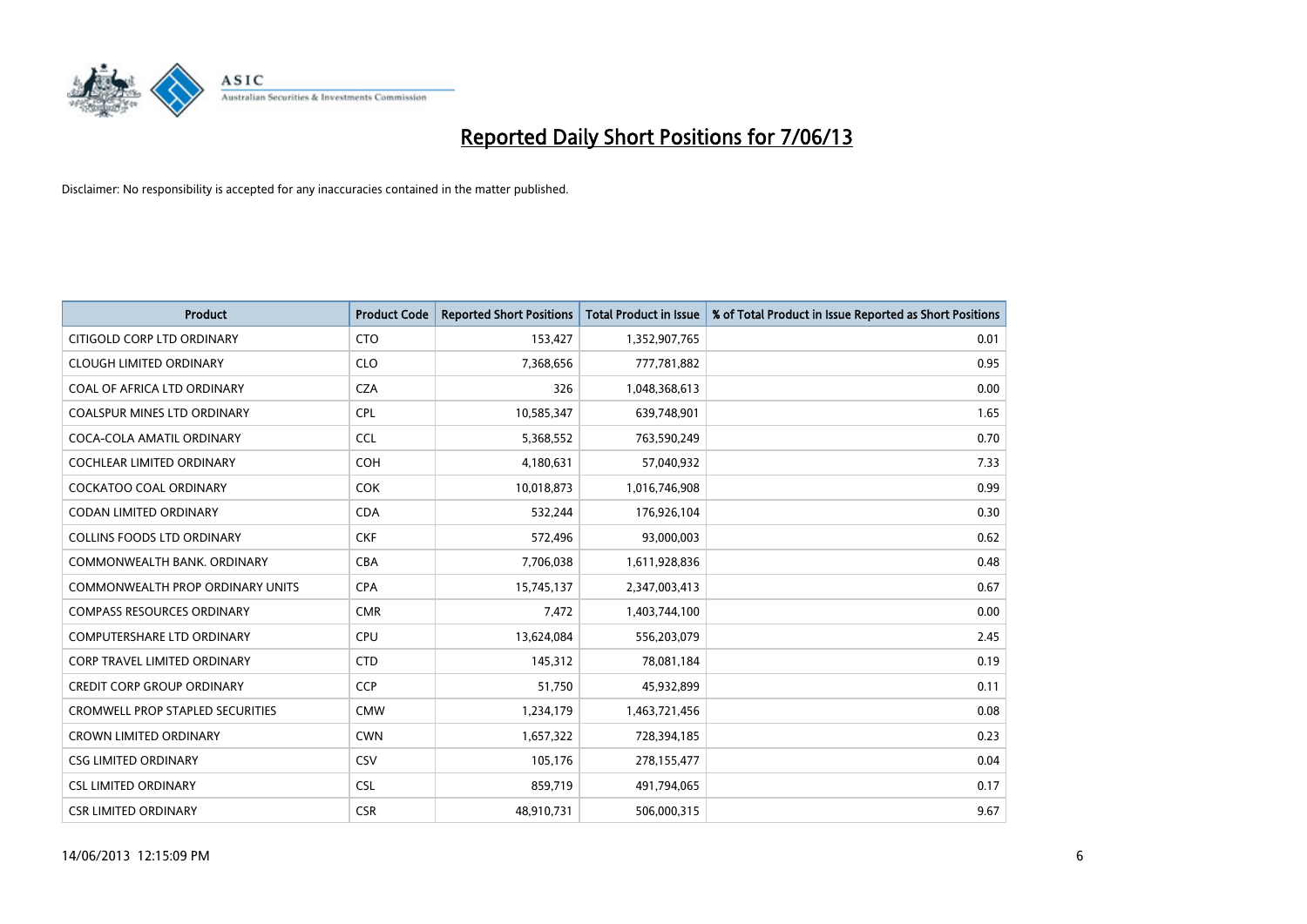

| <b>Product</b>                     | <b>Product Code</b> | <b>Reported Short Positions</b> | <b>Total Product in Issue</b> | % of Total Product in Issue Reported as Short Positions |
|------------------------------------|---------------------|---------------------------------|-------------------------------|---------------------------------------------------------|
| <b>CUDECO LIMITED ORDINARY</b>     | CDU                 | 4,251,696                       | 204,877,294                   | 2.08                                                    |
| DART ENERGY LTD ORDINARY           | <b>DTE</b>          | 14, 171, 247                    | 878,988,226                   | 1.61                                                    |
| DATA#3 LIMITED ORDINARY            | <b>DTL</b>          | 109,430                         | 153,974,950                   | 0.07                                                    |
| DAVID JONES LIMITED ORDINARY       | <b>DJS</b>          | 57,343,280                      | 535,002,401                   | 10.72                                                   |
| DECMIL GROUP LIMITED ORDINARY      | <b>DCG</b>          | 4,168,456                       | 168,203,219                   | 2.48                                                    |
| DEXUS PROPERTY GROUP STAPLED UNITS | <b>DXS</b>          | 20,037,357                      | 4,839,024,176                 | 0.41                                                    |
| DISCOVERY METALS LTD ORDINARY      | <b>DML</b>          | 6,211,869                       | 486,986,451                   | 1.28                                                    |
| DOMINO PIZZA ENTERPR ORDINARY      | <b>DMP</b>          | 174,406                         | 70,192,674                    | 0.25                                                    |
| DORAY MINERALS LTD ORDINARY        | <b>DRM</b>          | 57,921                          | 141,866,768                   | 0.04                                                    |
| DOWNER EDI LIMITED ORDINARY        | <b>DOW</b>          | 8,898,207                       | 433,409,429                   | 2.05                                                    |
| DRILLSEARCH ENERGY ORDINARY        | <b>DLS</b>          | 19,365,443                      | 427,353,371                   | 4.53                                                    |
| DUET GROUP STAPLED US PROHIBIT.    | <b>DUE</b>          | 28,018,173                      | 1,169,314,842                 | 2.40                                                    |
| DULUXGROUP LIMITED ORDINARY        | <b>DLX</b>          | 6,586,164                       | 374,507,181                   | 1.76                                                    |
| <b>DWS LTD ORDINARY</b>            | <b>DWS</b>          | 462,597                         | 132,362,763                   | 0.35                                                    |
| ECHO ENTERTAINMENT ORDINARY        | EGP                 | 6,653,174                       | 825,672,730                   | 0.81                                                    |
| ELDERS LIMITED ORDINARY            | <b>ELD</b>          | 15,946,769                      | 448,598,480                   | 3.55                                                    |
| ELEMENTAL MINERALS ORDINARY        | <b>ELM</b>          | 34,702                          | 288,587,228                   | 0.01                                                    |
| ELEMENTOS LIMITED ORDINARY         | <b>ELT</b>          | 16                              | 154,349,209                   | 0.00                                                    |
| <b>EMECO HOLDINGS ORDINARY</b>     | <b>EHL</b>          | 23,737,487                      | 599,675,707                   | 3.96                                                    |
| <b>ENDEAVOUR MIN CORP CDI 1:1</b>  | <b>EVR</b>          | 116,789                         | 126,540,908                   | 0.09                                                    |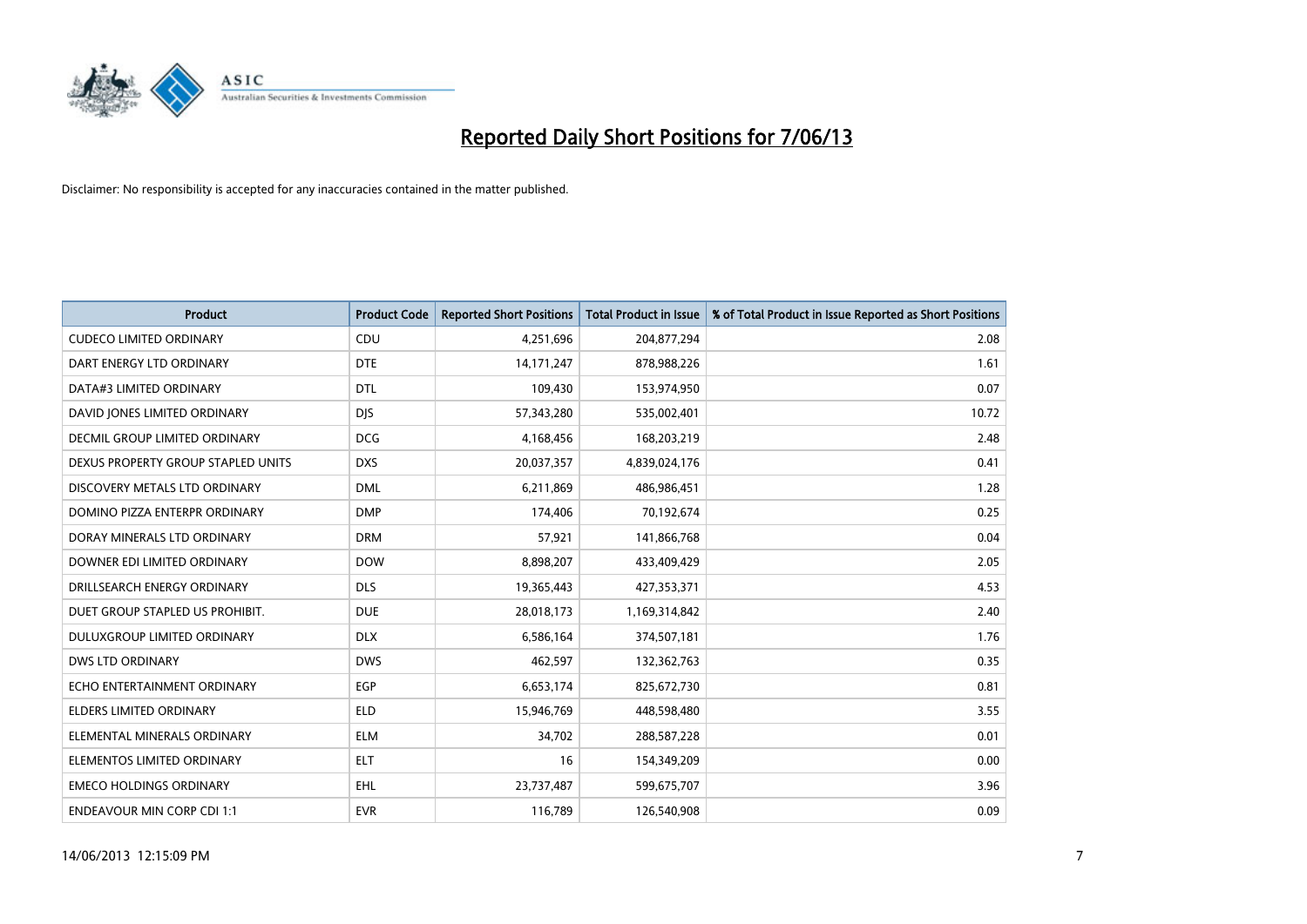

| <b>Product</b>                         | <b>Product Code</b> | <b>Reported Short Positions</b> | <b>Total Product in Issue</b> | % of Total Product in Issue Reported as Short Positions |
|----------------------------------------|---------------------|---------------------------------|-------------------------------|---------------------------------------------------------|
| <b>ENERGY RESOURCES ORDINARY 'A'</b>   | <b>ERA</b>          | 10,731,163                      | 517,725,062                   | 2.07                                                    |
| ENERGY WORLD CORPOR. ORDINARY          | <b>EWC</b>          | 24,634,390                      | 1,734,166,672                 | 1.42                                                    |
| <b>ENVESTRA LIMITED ORDINARY</b>       | <b>ENV</b>          | 6,641,394                       | 1,796,808,474                 | 0.37                                                    |
| EQUATORIAL RES LTD ORDINARY            | EQX                 | 8                               | 119,835,353                   | 0.00                                                    |
| ERM POWER LIMITED ORDINARY             | EPW                 | 940                             | 178,332,935                   | 0.00                                                    |
| ETHANE PIPELINE STAPLED SECURITIES     | <b>EPX</b>          | 5,981                           | 69,302,275                    | 0.01                                                    |
| EVOLUTION MINING LTD ORDINARY          | <b>EVN</b>          | 19,122,164                      | 708,092,989                   | 2.70                                                    |
| FAIRFAX MEDIA LTD ORDINARY             | FXJ                 | 424,265,861                     | 2,351,955,725                 | 18.04                                                   |
| FANTASTIC HOLDINGS ORDINARY            | <b>FAN</b>          | 46,855                          | 102,739,538                   | 0.05                                                    |
| <b>FAR LTD ORDINARY</b>                | <b>FAR</b>          | 22,121,932                      | 2,499,846,742                 | 0.88                                                    |
| FEDERATION CNTRES ORD/UNIT STAPLED SEC | <b>FDC</b>          | 3,295,936                       | 1,427,641,565                 | 0.23                                                    |
| <b>FINBAR GROUP LIMITED ORDINARY</b>   | FRI                 | 926                             | 218,006,169                   | 0.00                                                    |
| FKP PROPERTY GROUP STAPLED SECURITIES  | <b>FKP</b>          | 8,856,989                       | 321,578,705                   | 2.75                                                    |
| FLEETWOOD CORP ORDINARY                | <b>FWD</b>          | 1,975,298                       | 60,522,619                    | 3.26                                                    |
| FLETCHER BUILDING ORDINARY             | <b>FBU</b>          | 5,286,646                       | 686,096,427                   | 0.77                                                    |
| FLEXIGROUP LIMITED ORDINARY            | <b>FXL</b>          | 141,796                         | 299,147,864                   | 0.05                                                    |
| <b>FLIGHT CENTRE ORDINARY</b>          | <b>FLT</b>          | 11,717,779                      | 100,422,760                   | 11.67                                                   |
| FLINDERS MINES LTD ORDINARY            | <b>FMS</b>          | 3,976,065                       | 1,821,300,404                 | 0.22                                                    |
| <b>FOCUS MINERALS LTD ORDINARY</b>     | <b>FML</b>          | 52,272,412                      | 9,137,375,877                 | 0.57                                                    |
| <b>FORGE GROUP LIMITED ORDINARY</b>    | FGE                 | 1,612,298                       | 86,169,014                    | 1.87                                                    |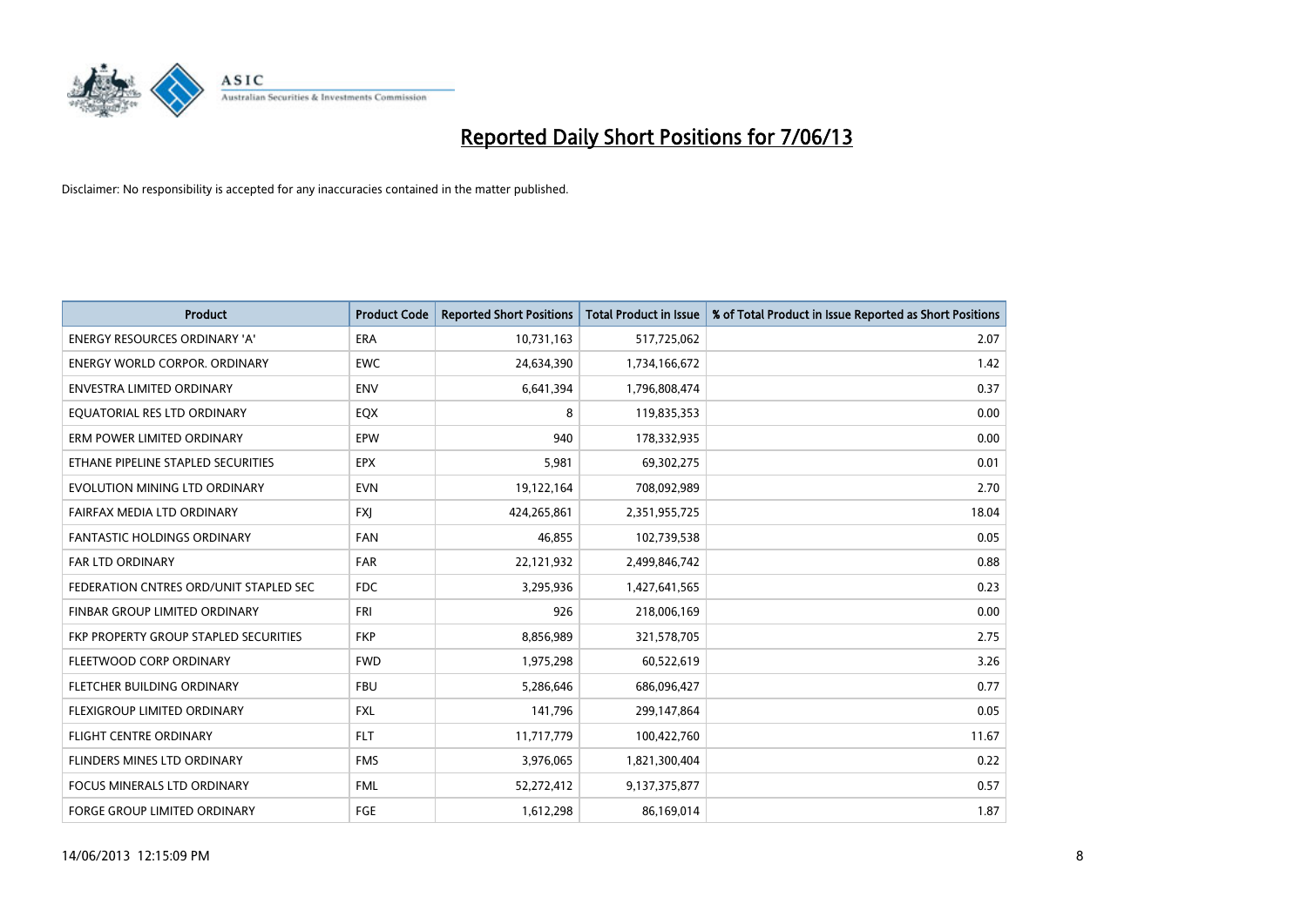

| <b>Product</b>                                   | <b>Product Code</b> | <b>Reported Short Positions</b> | <b>Total Product in Issue</b> | % of Total Product in Issue Reported as Short Positions |
|--------------------------------------------------|---------------------|---------------------------------|-------------------------------|---------------------------------------------------------|
| FORTESCUE METALS GRP ORDINARY                    | <b>FMG</b>          | 165,577,952                     | 3,113,798,659                 | 5.32                                                    |
| <b>G.U.D. HOLDINGS ORDINARY</b>                  | GUD                 | 6,092,090                       | 71,341,319                    | 8.54                                                    |
| <b>G8 EDUCATION LIMITED ORDINARY</b>             | <b>GEM</b>          | 1,456,096                       | 272,151,612                   | 0.54                                                    |
| <b>GALAXY RESOURCES ORDINARY</b>                 | <b>GXY</b>          | 4,000,146                       | 584,355,501                   | 0.68                                                    |
| <b>GEODYNAMICS LIMITED ORDINARY</b>              | GDY                 | 850                             | 406,452,608                   | 0.00                                                    |
| <b>GINDALBIE METALS LTD ORDINARY</b>             | <b>GBG</b>          | 48,917,724                      | 1,492,154,301                 | 3.28                                                    |
| <b>GOODMAN FIELDER, ORDINARY</b>                 | GFF                 | 45,448,011                      | 1,955,559,207                 | 2.32                                                    |
| <b>GOODMAN GROUP STAPLED</b>                     | <b>GMG</b>          | 3,914,459                       | 1,713,233,947                 | 0.23                                                    |
| <b>GPT GROUP STAPLED SEC.</b>                    | GPT                 | 3,678,035                       | 1,768,731,729                 | 0.21                                                    |
| <b>GRAINCORP LIMITED A CLASS ORDINARY</b>        | <b>GNC</b>          | 1,553,133                       | 228,855,628                   | 0.68                                                    |
| <b>GRANGE RESOURCES. ORDINARY</b>                | <b>GRR</b>          | 5,579,679                       | 1,156,492,195                 | 0.48                                                    |
| <b>GREENLAND MIN EN LTD ORDINARY</b>             | GGG                 | 5,410,715                       | 571,975,263                   | 0.95                                                    |
| <b>GROWTHPOINT PROPERTY ORD/UNIT STAPLED SEC</b> | GOZ                 | 113,634                         | 402,830,366                   | 0.03                                                    |
| <b>GRYPHON MINERALS LTD ORDINARY</b>             | GRY                 | 18,382,260                      | 400,464,983                   | 4.59                                                    |
| <b>GUILDFORD COAL LTD ORDINARY</b>               | <b>GUF</b>          | 1,061,147                       | 635,046,899                   | 0.17                                                    |
| <b>GUINNESS PEAT GROUP. CDI 1:1</b>              | <b>GPG</b>          | 35,000                          | 195,975,465                   | 0.02                                                    |
| <b>GUNNS LIMITED ORDINARY</b>                    | <b>GNS</b>          | 51,730,407                      | 848,401,559                   | 6.10                                                    |
| <b>GWA GROUP LTD ORDINARY</b>                    | <b>GWA</b>          | 10,793,034                      | 306,533,770                   | 3.52                                                    |
| <b>HARVEY NORMAN ORDINARY</b>                    | <b>HVN</b>          | 84,740,996                      | 1,062,316,784                 | 7.98                                                    |
| HASTIE GROUP LIMITED ORDINARY                    | <b>HST</b>          | 1,123                           | 137,353,504                   | 0.00                                                    |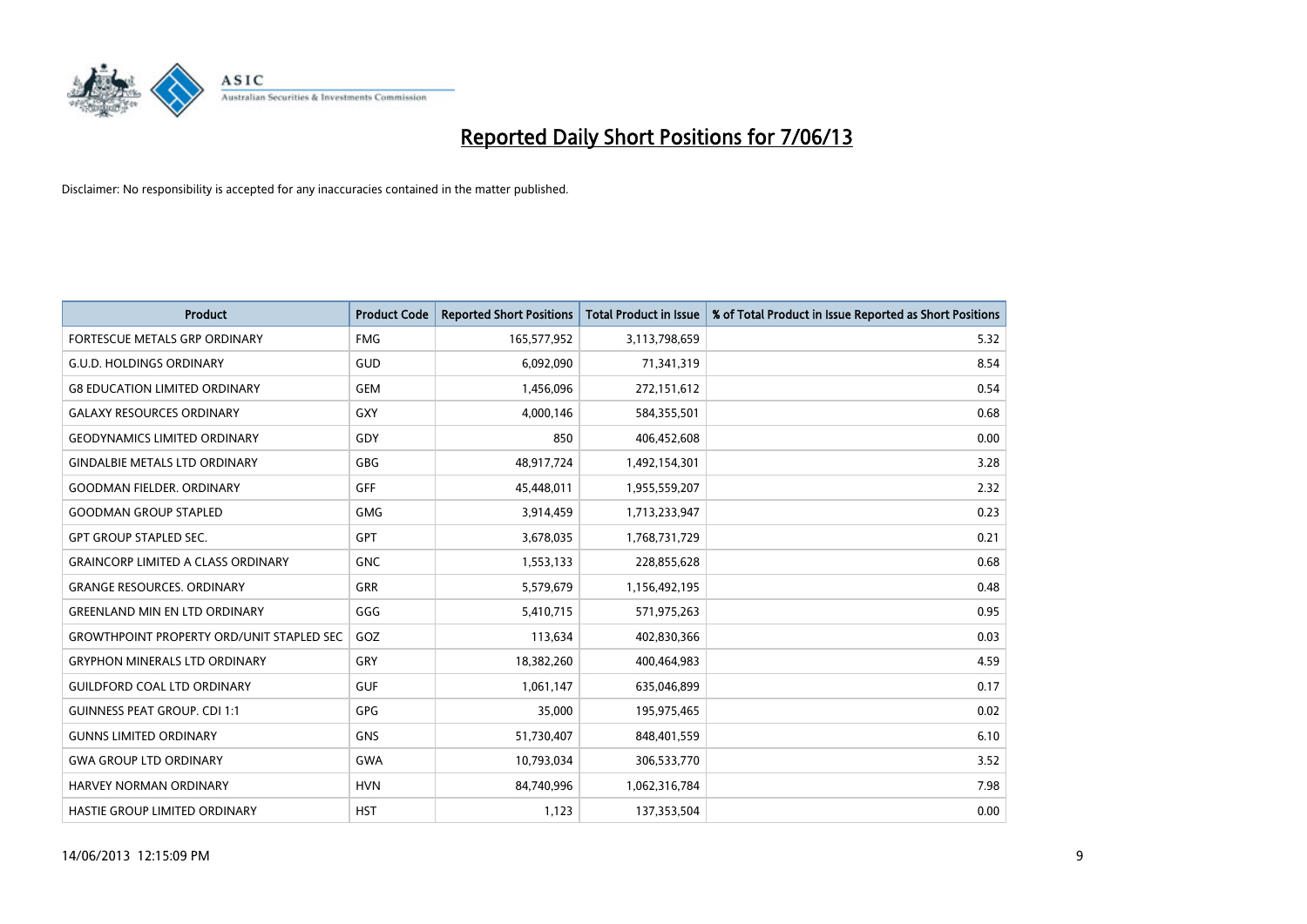

| <b>Product</b>                                | <b>Product Code</b> | <b>Reported Short Positions</b> | <b>Total Product in Issue</b> | % of Total Product in Issue Reported as Short Positions |
|-----------------------------------------------|---------------------|---------------------------------|-------------------------------|---------------------------------------------------------|
| <b>HENDERSON GROUP CDI 1:1</b>                | <b>HGG</b>          | 923,867                         | 750,414,058                   | 0.12                                                    |
| HEA HOLDINGS LIMITED ORDINARY                 | <b>HFA</b>          | 3,809                           | 117,332,831                   | 0.00                                                    |
| HILLGROVE RES LTD ORDINARY                    | <b>HGO</b>          | 1,785,125                       | 1,022,760,221                 | 0.17                                                    |
| HILLS HOLDINGS LTD ORDINARY                   | <b>HIL</b>          | 757,411                         | 246,500,444                   | 0.31                                                    |
| HORIZON OIL LIMITED ORDINARY                  | <b>HZN</b>          | 55,151,159                      | 1,135,266,515                 | 4.86                                                    |
| <b>ICAR ASIA LTD ORDINARY</b>                 | ICQ                 | 62,570                          | 91,231,886                    | 0.07                                                    |
| <b>IINET LIMITED ORDINARY</b>                 | <b>IIN</b>          | 1,918,619                       | 161,238,847                   | 1.19                                                    |
| <b>ILUKA RESOURCES ORDINARY</b>               | <b>ILU</b>          | 48,927,843                      | 418,700,517                   | 11.69                                                   |
| <b>IMDEX LIMITED ORDINARY</b>                 | <b>IMD</b>          | 7,032,174                       | 210,473,188                   | 3.34                                                    |
| IMF (AUSTRALIA) LTD ORDINARY                  | <b>IMF</b>          | 1,469,077                       | 123,201,716                   | 1.19                                                    |
| <b>INCITEC PIVOT ORDINARY</b>                 | <b>IPL</b>          | 22,832,453                      | 1,628,730,107                 | 1.40                                                    |
| INDEPENDENCE GROUP ORDINARY                   | <b>IGO</b>          | 5,637,723                       | 232,882,535                   | 2.42                                                    |
| <b>INDOPHIL RESOURCES ORDINARY</b>            | <b>IRN</b>          | 4,225,173                       | 1,203,146,194                 | 0.35                                                    |
| <b>INFIGEN ENERGY STAPLED SECURITIES</b>      | <b>IFN</b>          | 3,235,701                       | 762,265,972                   | 0.42                                                    |
| INSURANCE AUSTRALIA ORDINARY                  | IAG                 | 2,275,994                       | 2,079,034,021                 | 0.11                                                    |
| <b>INTEGRATED RESEARCH ORDINARY</b>           | IRI                 | 68,519                          | 168,367,453                   | 0.04                                                    |
| <b>INTREPID MINES ORDINARY</b>                | <b>IAU</b>          | 24,430,148                      | 555,875,414                   | 4.39                                                    |
| <b>INVESTA OFFICE FUND STAPLED SECURITIES</b> | <b>IOF</b>          | 1,482,192                       | 614,047,458                   | 0.24                                                    |
| <b>INVOCARE LIMITED ORDINARY</b>              | <b>IVC</b>          | 2,118,436                       | 110,030,298                   | 1.93                                                    |
| ION LIMITED ORDINARY                          | <b>ION</b>          | 164,453                         | 256,365,105                   | 0.06                                                    |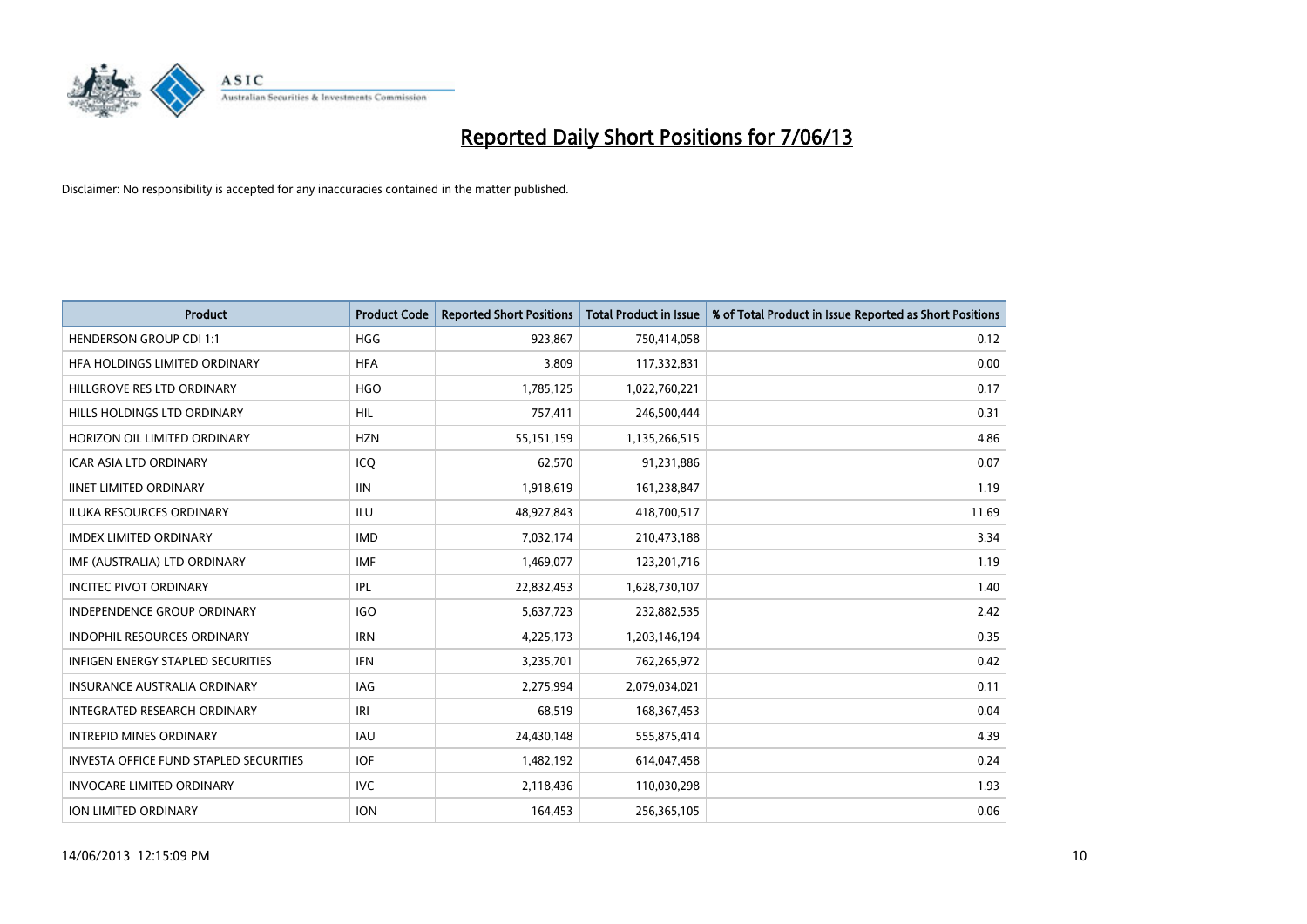

| <b>Product</b>                           | <b>Product Code</b> | <b>Reported Short Positions</b> | <b>Total Product in Issue</b> | % of Total Product in Issue Reported as Short Positions |
|------------------------------------------|---------------------|---------------------------------|-------------------------------|---------------------------------------------------------|
| <b>IOOF HOLDINGS LTD ORDINARY</b>        | IFL                 | 2,544,496                       | 232,118,034                   | 1.10                                                    |
| <b>IRESS LIMITED ORDINARY</b>            | <b>IRE</b>          | 2,198,479                       | 128,620,231                   | 1.71                                                    |
| <b>IRON ORE HOLDINGS ORDINARY</b>        | <b>IOH</b>          | 26,197                          | 161,174,005                   | 0.02                                                    |
| ISHARES GLB HEALTH CDI 1:1               | IXJ                 | 3,961                           | 13,050,000                    | 0.03                                                    |
| <b>IVANHOE AUSTRALIA ORDINARY</b>        | <b>IVA</b>          | 823,055                         | 725,494,382                   | 0.11                                                    |
| JAMES HARDIE INDUST CHESS DEPOSITARY INT | <b>IHX</b>          | 3,801,580                       | 441,678,684                   | 0.86                                                    |
| <b>JB HI-FI LIMITED ORDINARY</b>         | <b>IBH</b>          | 16,675,027                      | 98,947,309                    | 16.85                                                   |
| <b>JUMBO INTERACTIVE ORDINARY</b>        | <b>JIN</b>          | 26,618                          | 43,552,560                    | 0.06                                                    |
| <b>JUPITER MINES ORDINARY</b>            | <b>IMS</b>          | 69,750                          | 2,281,835,383                 | 0.00                                                    |
| <b>KAGARA LTD ORDINARY</b>               | KZL                 | 3,379,379                       | 798,953,117                   | 0.42                                                    |
| KAROON GAS AUSTRALIA ORDINARY            | <b>KAR</b>          | 3,133,273                       | 221,420,769                   | 1.42                                                    |
| KATHMANDU HOLD LTD ORDINARY              | <b>KMD</b>          | 81,965                          | 200,215,894                   | 0.04                                                    |
| <b>KBL MINING LIMITED ORDINARY</b>       | <b>KBL</b>          | 1,820                           | 293,535,629                   | 0.00                                                    |
| KINGSGATE CONSOLID. ORDINARY             | <b>KCN</b>          | 6,319,522                       | 152,191,905                   | 4.15                                                    |
| KINGSROSE MINING LTD ORDINARY            | <b>KRM</b>          | 21,697                          | 291,959,871                   | 0.01                                                    |
| LEIGHTON HOLDINGS ORDINARY               | LEI                 | 15,626,543                      | 337,230,813                   | 4.63                                                    |
| LEND LEASE GROUP UNIT/ORD STAPLED        | LLC                 | 3,053,139                       | 575,508,314                   | 0.53                                                    |
| LINC ENERGY LTD ORDINARY                 | LNC                 | 12,944,337                      | 518,687,562                   | 2.50                                                    |
| LINCOLN MINERALS ORDINARY                | <b>LML</b>          | 95,000                          | 172,534,468                   | 0.06                                                    |
| LION SELECTION GRP ORDINARY              | <b>LSX</b>          | 36                              | 88,033,228                    | 0.00                                                    |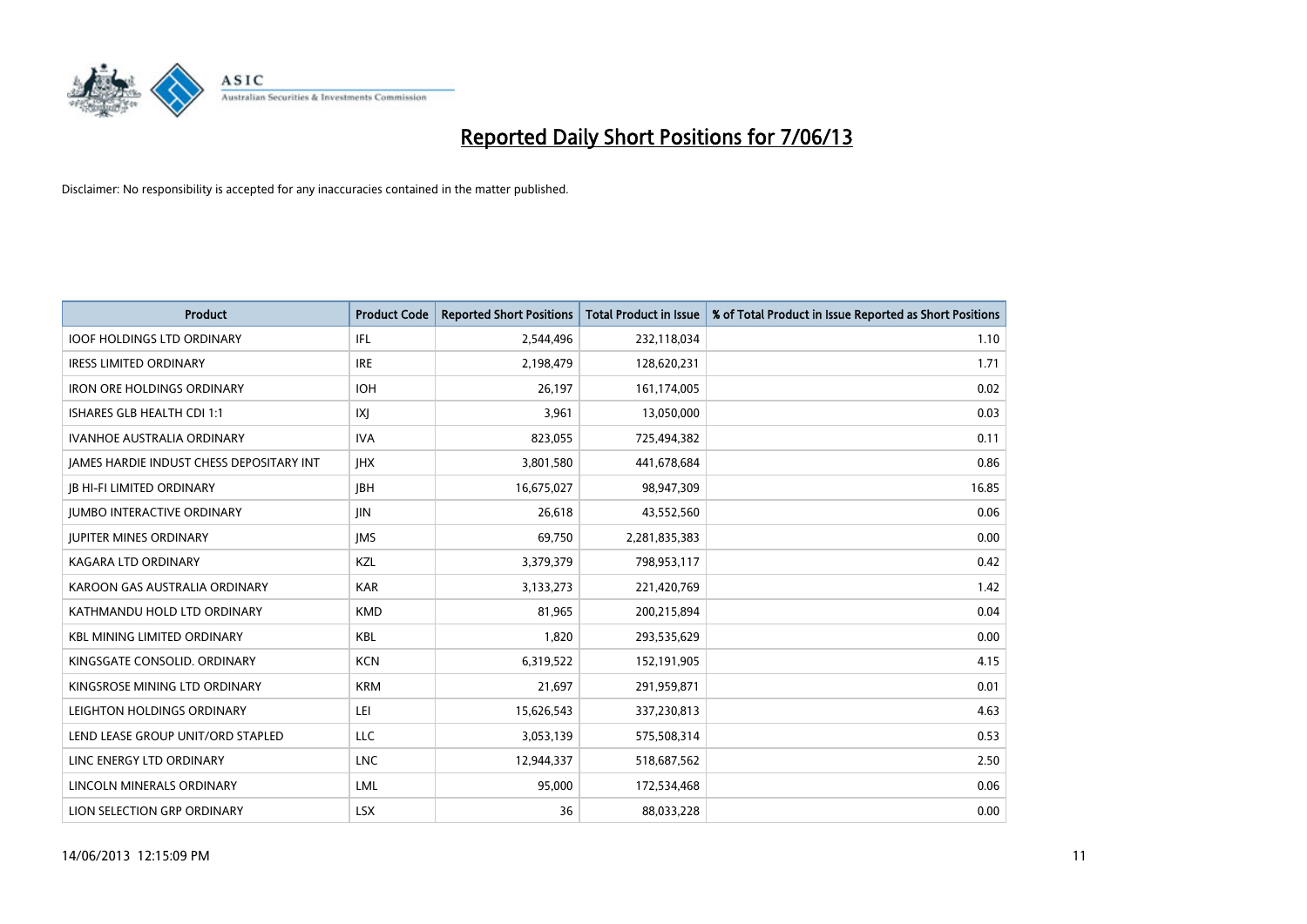

| <b>Product</b>                        | <b>Product Code</b> | <b>Reported Short Positions</b> | <b>Total Product in Issue</b> | % of Total Product in Issue Reported as Short Positions |
|---------------------------------------|---------------------|---------------------------------|-------------------------------|---------------------------------------------------------|
| LYNAS CORPORATION ORDINARY            | <b>LYC</b>          | 198,828,507                     | 1,960,801,292                 | 10.14                                                   |
| M2 TELECOMMUNICATION ORDINARY         | MTU                 | 5,570,099                       | 178,320,592                   | 3.12                                                    |
| <b>MACA LIMITED ORDINARY</b>          | <b>MLD</b>          | 228,658                         | 172,500,000                   | 0.13                                                    |
| MACMAHON HOLDINGS ORDINARY            | <b>MAH</b>          | 11,108,863                      | 1,261,699,966                 | 0.88                                                    |
| MACO ATLAS ROADS GRP ORDINARY STAPLED | <b>MOA</b>          | 20,937,871                      | 478,531,436                   | 4.38                                                    |
| MACQUARIE GROUP LTD ORDINARY          | MQG                 | 2,079,299                       | 339,754,196                   | 0.61                                                    |
| MAGELLAN FIN GRP LTD ORDINARY         | <b>MFG</b>          | 702,271                         | 152,782,876                   | 0.46                                                    |
| <b>MATRIX C &amp; E LTD ORDINARY</b>  | <b>MCE</b>          | 3,207,744                       | 94,555,428                    | 3.39                                                    |
| <b>MAVERICK DRILLING ORDINARY</b>     | <b>MAD</b>          | 12,965,433                      | 452,726,751                   | 2.86                                                    |
| <b>MAXITRANS INDUSTRIES ORDINARY</b>  | <b>MXI</b>          | 78,400                          | 183,993,392                   | 0.04                                                    |
| MCMILLAN SHAKESPEARE ORDINARY         | <b>MMS</b>          | 928,299                         | 74,523,965                    | 1.25                                                    |
| MCPHERSON'S LTD ORDINARY              | <b>MCP</b>          | 78,399                          | 89,294,198                    | 0.09                                                    |
| MEDUSA MINING LTD ORDINARY            | <b>MML</b>          | 2,576,419                       | 188,903,911                   | 1.36                                                    |
| MEO AUSTRALIA LTD ORDINARY            | <b>MEO</b>          | 55,286                          | 627,264,587                   | 0.01                                                    |
| <b>MERMAID MARINE ORDINARY</b>        | <b>MRM</b>          | 985,918                         | 228,166,230                   | 0.43                                                    |
| MESOBLAST LIMITED ORDINARY            | <b>MSB</b>          | 17,011,942                      | 315,423,901                   | 5.39                                                    |
| METALS X LIMITED ORDINARY             | <b>MLX</b>          | 77,960                          | 1,651,766,110                 | 0.00                                                    |
| METCASH LIMITED ORDINARY              | <b>MTS</b>          | 76,378,747                      | 880,704,786                   | 8.67                                                    |
| MICLYN EXP OFFSHR ORDINARY            | <b>MIO</b>          | 576,813                         | 281,538,972                   | 0.20                                                    |
| MIGHTY RIVER POWER ORDINARY           | <b>MYT</b>          | 221,246                         | 1,400,000,094                 | 0.02                                                    |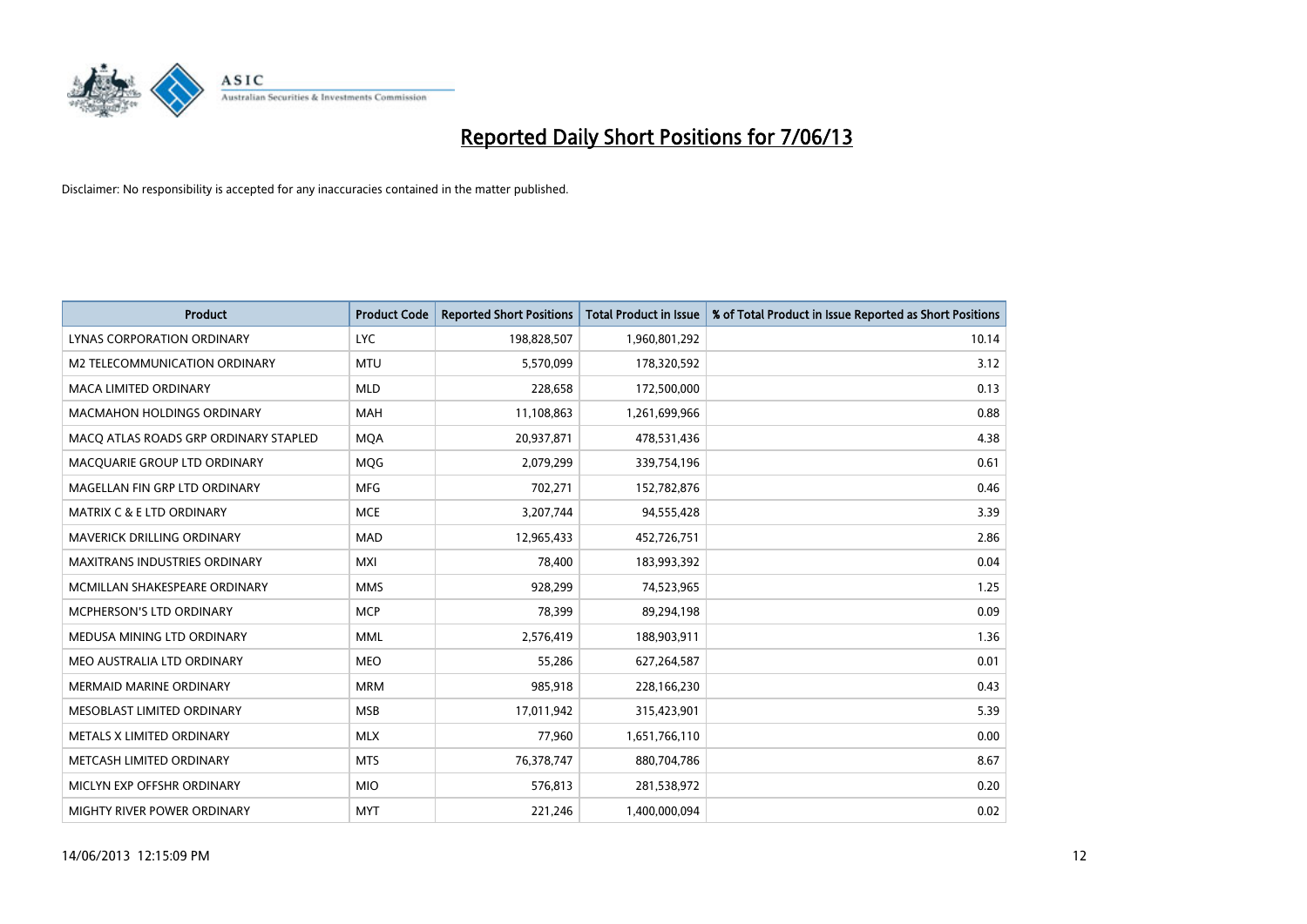

| <b>Product</b>                    | <b>Product Code</b> | <b>Reported Short Positions</b> | <b>Total Product in Issue</b> | % of Total Product in Issue Reported as Short Positions |
|-----------------------------------|---------------------|---------------------------------|-------------------------------|---------------------------------------------------------|
| MILTON CORPORATION ORDINARY       | <b>MLT</b>          | 12,800                          | 122,147,119                   | 0.01                                                    |
| MINCOR RESOURCES NL ORDINARY      | <b>MCR</b>          | 2,455,847                       | 188,208,274                   | 1.30                                                    |
| MINERAL DEPOSITS ORDINARY         | <b>MDL</b>          | 3,196,990                       | 83,538,786                    | 3.83                                                    |
| MINERAL RESOURCES, ORDINARY       | <b>MIN</b>          | 7,024,157                       | 185,987,992                   | 3.78                                                    |
| MIRABELA NICKEL LTD ORDINARY      | <b>MBN</b>          | 26,082,744                      | 876,801,147                   | 2.97                                                    |
| MIRVAC GROUP STAPLED SECURITIES   | <b>MGR</b>          | 7,742,336                       | 3,662,714,758                 | 0.21                                                    |
| MOLOPO ENERGY LTD ORDINARY        | <b>MPO</b>          | 1,479,470                       | 246,371,894                   | 0.60                                                    |
| MONADELPHOUS GROUP ORDINARY       | <b>MND</b>          | 9,792,537                       | 90,940,258                    | 10.77                                                   |
| MORTGAGE CHOICE LTD ORDINARY      | <b>MOC</b>          | 1,529,443                       | 123,431,282                   | 1.24                                                    |
| <b>MOUNT GIBSON IRON ORDINARY</b> | <b>MGX</b>          | 21,291,062                      | 1,090,584,232                 | 1.95                                                    |
| MULTIPLEX SITES SITES             | <b>MXUPA</b>        | 960                             | 4,500,000                     | 0.02                                                    |
| MURCHISON METALS LTD ORDINARY     | <b>MMX</b>          | 3,522,987                       | 450,497,346                   | 0.78                                                    |
| MYER HOLDINGS LTD ORDINARY        | <b>MYR</b>          | 89,453,861                      | 583,594,551                   | 15.33                                                   |
| <b>MYSTATE LIMITED ORDINARY</b>   | <b>MYS</b>          | 15,465                          | 87,153,047                    | 0.02                                                    |
| NATIONAL AUST, BANK ORDINARY      | <b>NAB</b>          | 6,255,987                       | 2,343,053,055                 | 0.27                                                    |
| NAVITAS LIMITED ORDINARY          | <b>NVT</b>          | 14,112,214                      | 375,367,918                   | 3.76                                                    |
| NEON ENERGY LIMITED ORDINARY      | <b>NEN</b>          | 1,471,215                       | 549,937,848                   | 0.27                                                    |
| NEW HOPE CORPORATION ORDINARY     | <b>NHC</b>          | 2,417,921                       | 830,563,352                   | 0.29                                                    |
| NEW STANDARD ENERGY ORDINARY      | <b>NSE</b>          | 432,886                         | 305,331,847                   | 0.14                                                    |
| NEWCREST MINING ORDINARY          | <b>NCM</b>          | 4,676,884                       | 766,510,971                   | 0.61                                                    |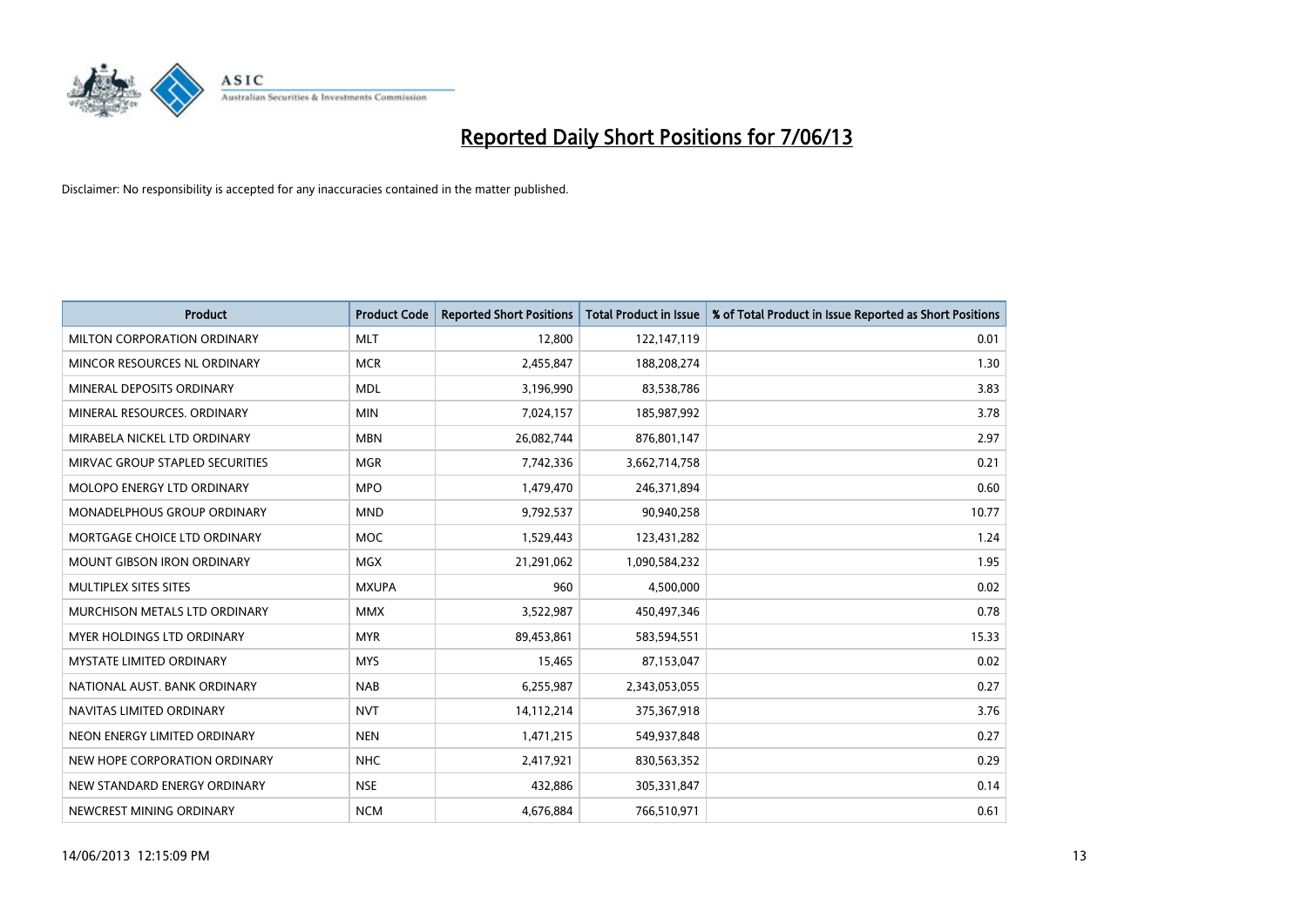

| <b>Product</b>                        | <b>Product Code</b> | <b>Reported Short Positions</b> | <b>Total Product in Issue</b> | % of Total Product in Issue Reported as Short Positions |
|---------------------------------------|---------------------|---------------------------------|-------------------------------|---------------------------------------------------------|
| NEWS CORP A NON-VOTING CDI            | <b>NWSLV</b>        | 2,244,443                       | 1,516,610,743                 | 0.15                                                    |
| NEWS CORP B VOTING CDI                | <b>NWS</b>          | 544,901                         | 798,520,953                   | 0.07                                                    |
| NEXTDC LIMITED ORDINARY               | <b>NXT</b>          | 5,968,692                       | 173,102,288                   | 3.45                                                    |
| NEXUS ENERGY LIMITED ORDINARY         | <b>NXS</b>          | 11,519,599                      | 1,329,821,159                 | 0.87                                                    |
| NIB HOLDINGS LIMITED ORDINARY         | <b>NHF</b>          | 228,924                         | 439,004,182                   | 0.05                                                    |
| NIDO PETROLEUM ORDINARY               | <b>NDO</b>          | 42,400                          | 2,044,984,301                 | 0.00                                                    |
| NOBLE MINERAL RES ORDINARY            | <b>NMG</b>          | 2,385,726                       | 666,397,952                   | 0.36                                                    |
| NORFOLK GROUP ORDINARY                | <b>NFK</b>          | 99,098                          | 158,890,730                   | 0.06                                                    |
| NORTHERN IRON LTD ORDINARY            | <b>NFE</b>          | 1,617,301                       | 484,405,314                   | 0.33                                                    |
| NORTHERN STAR ORDINARY                | <b>NST</b>          | 6,273,451                       | 424,279,762                   | 1.48                                                    |
| NRW HOLDINGS LIMITED ORDINARY         | <b>NWH</b>          | 26,317,164                      | 278,888,011                   | 9.44                                                    |
| NUCOAL RESOURCES LTD ORDINARY         | <b>NCR</b>          | 150,000                         | 768,612,354                   | 0.02                                                    |
| NUFARM LIMITED ORDINARY               | <b>NUF</b>          | 14,109,735                      | 262,954,040                   | 5.37                                                    |
| OCEANAGOLD CORP. CHESS DEPOSITARY INT | <b>OGC</b>          | 937,178                         | 293,524,586                   | 0.32                                                    |
| OIL SEARCH LTD ORDINARY               | OSH                 | 14,855,007                      | 1,340,018,530                 | 1.11                                                    |
| OM HOLDINGS LIMITED ORDINARY          | OMH                 | 3,325,923                       | 673,423,337                   | 0.49                                                    |
| ORICA LIMITED ORDINARY                | ORI                 | 7,316,565                       | 366,868,401                   | 1.99                                                    |
| ORIGIN ENERGY ORDINARY                | <b>ORG</b>          | 14,348,155                      | 1,097,958,048                 | 1.31                                                    |
| OROCOBRE LIMITED ORDINARY             | <b>ORE</b>          | 626,503                         | 117,745,140                   | 0.53                                                    |
| OROTONGROUP LIMITED ORDINARY          | <b>ORL</b>          | 253,178                         | 40,880,902                    | 0.62                                                    |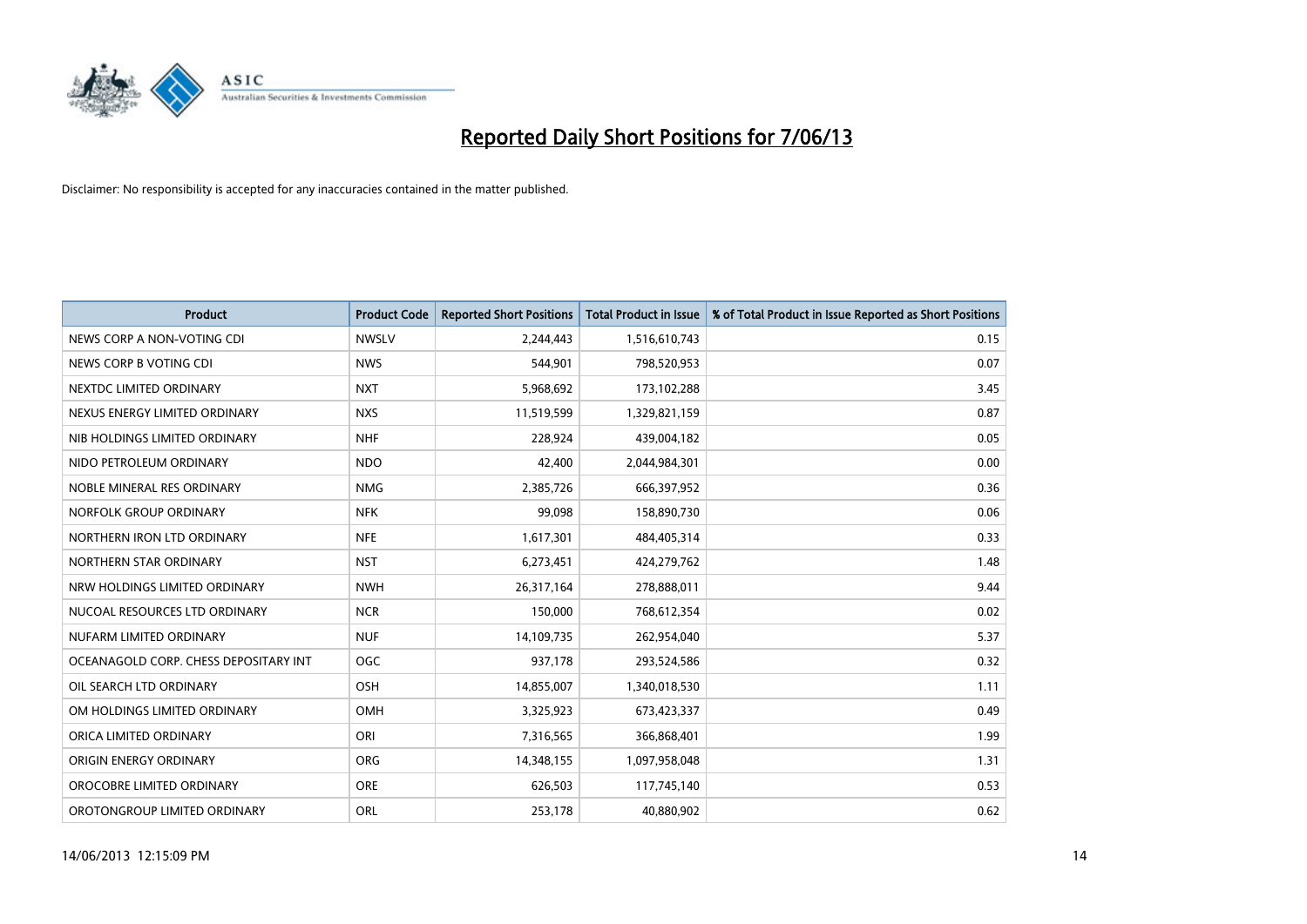

| <b>Product</b>               | <b>Product Code</b> | <b>Reported Short Positions</b> | <b>Total Product in Issue</b> | % of Total Product in Issue Reported as Short Positions |
|------------------------------|---------------------|---------------------------------|-------------------------------|---------------------------------------------------------|
| ORPHEUS ENERGY LTD ORDINARY  | <b>OEG</b>          | 67,200                          | 130,475,919                   | 0.05                                                    |
| OZ MINERALS ORDINARY         | OZL                 | 8,018,708                       | 303,470,022                   | 2.64                                                    |
| PACIFIC BRANDS ORDINARY      | <b>PBG</b>          | 15,309,278                      | 912,915,695                   | 1.68                                                    |
| PALADIN ENERGY LTD ORDINARY  | <b>PDN</b>          | 108,158,536                     | 837,187,808                   | 12.92                                                   |
| PANAUST LIMITED ORDINARY     | <b>PNA</b>          | 8,889,189                       | 619,084,930                   | 1.44                                                    |
| PANORAMIC RESOURCES ORDINARY | PAN                 | 955,422                         | 256,899,729                   | 0.37                                                    |
| PAPERLINX LIMITED ORDINARY   | <b>PPX</b>          | 47,806                          | 609,280,761                   | 0.01                                                    |
| PAPILLON RES LTD ORDINARY    | PIR                 | 2,193,875                       | 336,978,210                   | 0.65                                                    |
| PATTIES FOODS LTD ORDINARY   | PFL                 | 5,427                           | 139,065,639                   | 0.00                                                    |
| PEET LIMITED ORDINARY        | <b>PPC</b>          | 3,663,298                       | 429,008,507                   | 0.85                                                    |
| PERILYA LIMITED ORDINARY     | PEM                 | 7,886                           | 769,316,426                   | 0.00                                                    |
| PERPETUAL LIMITED ORDINARY   | <b>PPT</b>          | 2,145,704                       | 41,980,678                    | 5.11                                                    |
| PERSEUS MINING LTD ORDINARY  | PRU                 | 12,216,112                      | 457,962,088                   | 2.67                                                    |
| PHARMAXIS LTD ORDINARY       | <b>PXS</b>          | 8,017,042                       | 308,543,389                   | 2.60                                                    |
| PLATINUM ASSET ORDINARY      | <b>PTM</b>          | 1,060,049                       | 577,895,695                   | 0.18                                                    |
| PLATINUM AUSTRALIA ORDINARY  | PLA                 | 836,127                         | 504,968,043                   | 0.17                                                    |
| PMI GOLD CORP CDI 1:1        | <b>PVM</b>          | 232,274                         | 154,140,766                   | 0.15                                                    |
| PMP LIMITED ORDINARY         | <b>PMP</b>          | 28,840                          | 323,781,124                   | 0.01                                                    |
| PRANA BIOTECHNOLOGY ORDINARY | PBT                 | 123,430                         | 381,610,426                   | 0.03                                                    |
| PREMIER INVESTMENTS ORDINARY | <b>PMV</b>          | 933,895                         | 155,260,478                   | 0.60                                                    |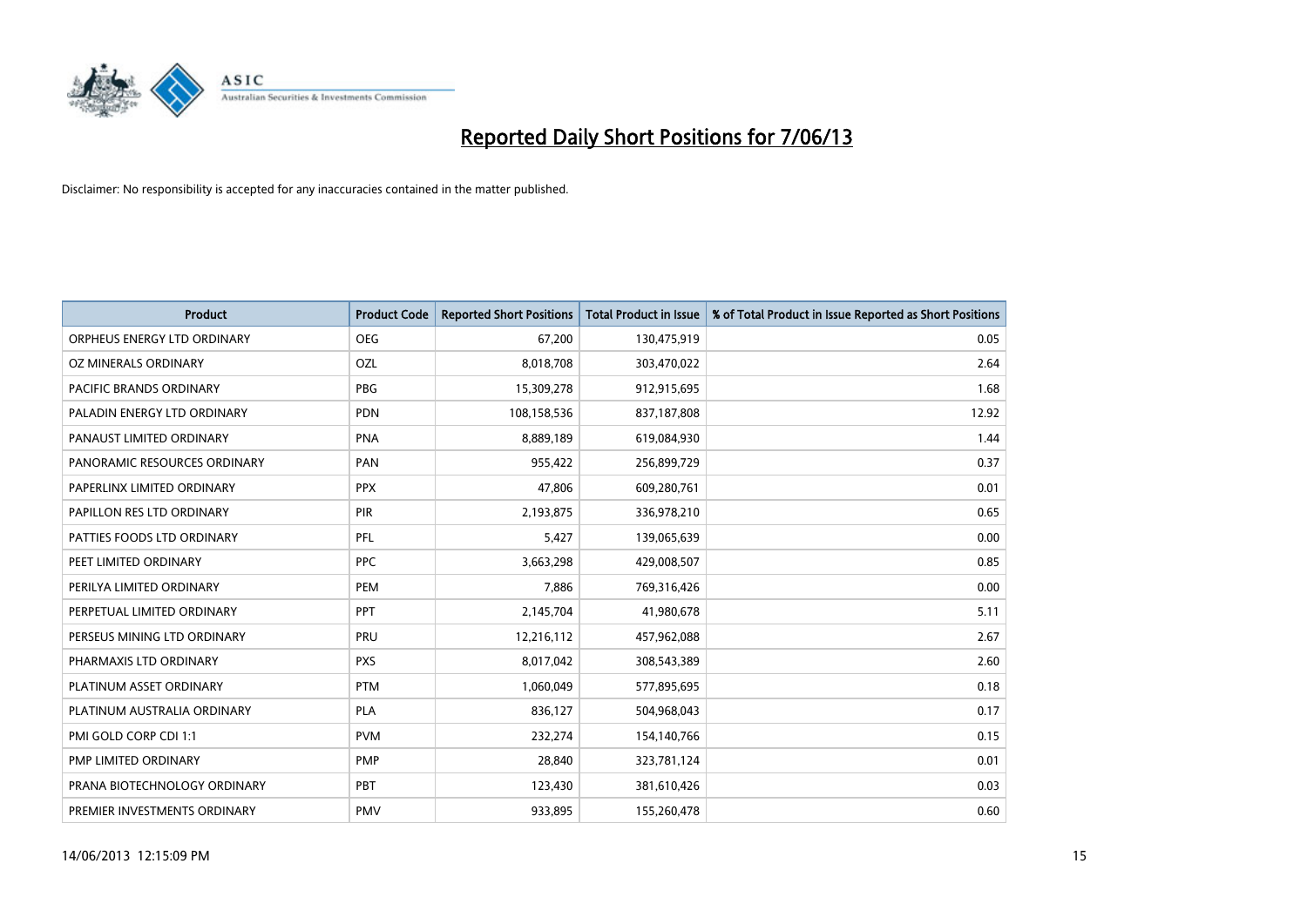

| <b>Product</b>                    | <b>Product Code</b> | <b>Reported Short Positions</b> | <b>Total Product in Issue</b> | % of Total Product in Issue Reported as Short Positions |
|-----------------------------------|---------------------|---------------------------------|-------------------------------|---------------------------------------------------------|
| PRIMA BIOMED LTD ORDINARY         | <b>PRR</b>          | 343,262                         | 1,143,146,838                 | 0.03                                                    |
| PRIMARY HEALTH CARE ORDINARY      | <b>PRY</b>          | 18,442,266                      | 503,921,941                   | 3.66                                                    |
| PRIME MEDIA GRP LTD ORDINARY      | PRT                 | 9,593                           | 366,330,303                   | 0.00                                                    |
| PROGRAMMED ORDINARY               | <b>PRG</b>          | 348.862                         | 118,179,696                   | 0.30                                                    |
| PURA VIDA ENERGY NL ORDINARY      | <b>PVD</b>          | 43,000                          | 76,303,514                    | 0.06                                                    |
| <b>QANTAS AIRWAYS ORDINARY</b>    | QAN                 | 26,067,644                      | 2,241,745,788                 | 1.16                                                    |
| OBE INSURANCE GROUP ORDINARY      | <b>OBE</b>          | 42,065,200                      | 1,200,007,416                 | 3.51                                                    |
| ORXPHARMA LTD ORDINARY            | QRX                 | 1,037,440                       | 144,648,106                   | 0.72                                                    |
| <b>QUBE HOLDINGS LTD ORDINARY</b> | <b>QUB</b>          | 12,273,076                      | 928,965,547                   | 1.32                                                    |
| RAMELIUS RESOURCES ORDINARY       | <b>RMS</b>          | 8,716,131                       | 337,686,949                   | 2.58                                                    |
| RAMSAY HEALTH CARE ORDINARY       | <b>RHC</b>          | 1,634,596                       | 202,081,252                   | 0.81                                                    |
| RANGE RESOURCES LTD ORDINARY      | <b>RRS</b>          | 44.458                          | 2,853,862,345                 | 0.00                                                    |
| <b>RCR TOMLINSON ORDINARY</b>     | <b>RCR</b>          | 1,452,621                       | 132,431,265                   | 1.10                                                    |
| <b>REA GROUP ORDINARY</b>         | <b>REA</b>          | 180,819                         | 131,714,699                   | 0.14                                                    |
| RECKON LIMITED ORDINARY           | <b>RKN</b>          | 451,000                         | 129,488,015                   | 0.35                                                    |
| <b>RED 5 LIMITED ORDINARY</b>     | <b>RED</b>          | 846,824                         | 135,488,008                   | 0.63                                                    |
| <b>RED FORK ENERGY ORDINARY</b>   | <b>RFE</b>          | 4,611,540                       | 388,551,719                   | 1.19                                                    |
| REDBANK ENERGY LTD ORDINARY       | AEJ                 | 13                              | 786,287                       | 0.00                                                    |
| <b>REDFLEX HOLDINGS ORDINARY</b>  | <b>RDF</b>          | 13,855                          | 110,762,310                   | 0.01                                                    |
| REECE AUSTRALIA LTD. ORDINARY     | <b>REH</b>          | 476                             | 99,600,000                    | 0.00                                                    |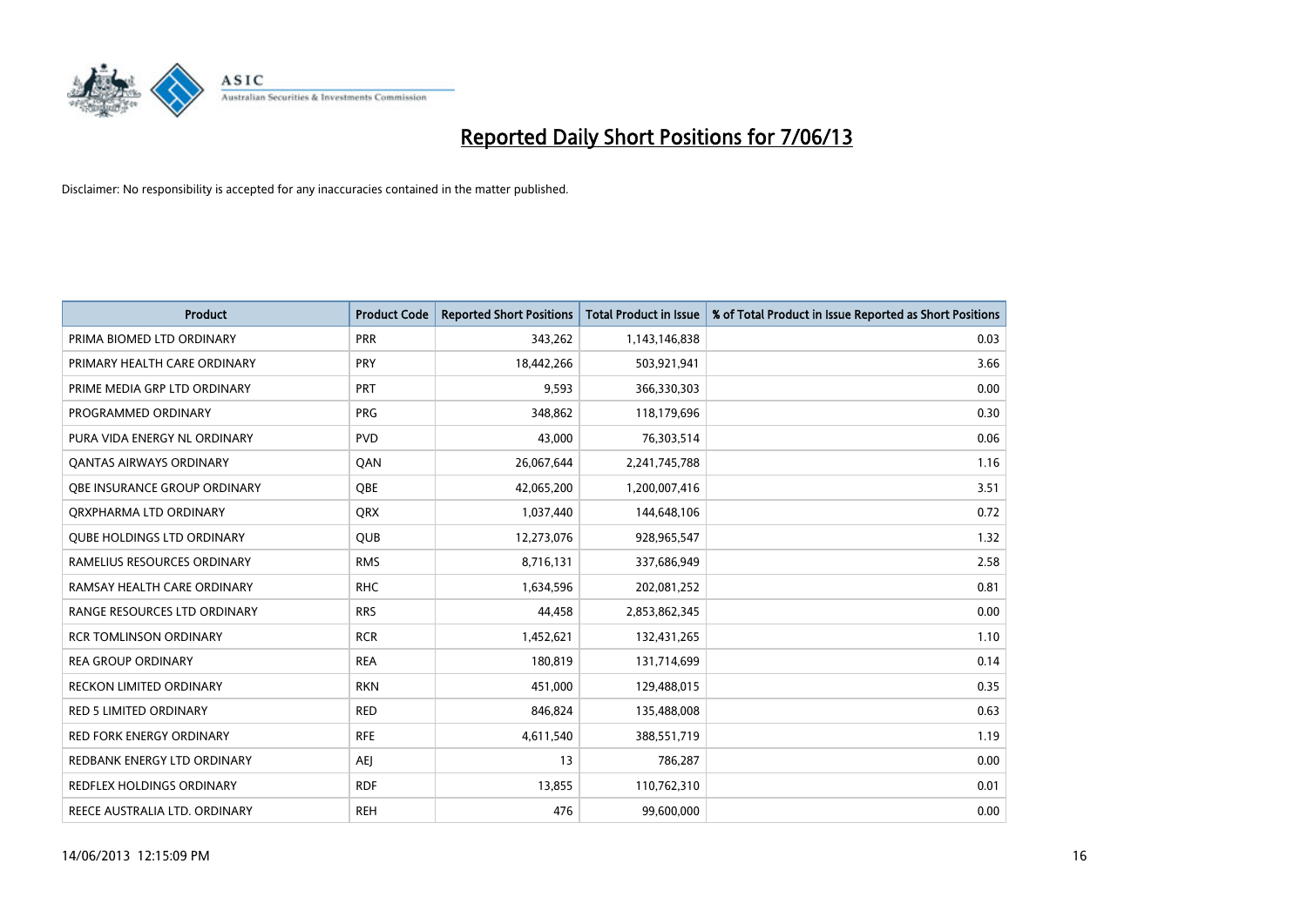

| Product                             | <b>Product Code</b> | <b>Reported Short Positions</b> | <b>Total Product in Issue</b> | % of Total Product in Issue Reported as Short Positions |
|-------------------------------------|---------------------|---------------------------------|-------------------------------|---------------------------------------------------------|
| REED RESOURCES LTD ORDINARY         | <b>RDR</b>          | 105,786                         | 519,976,564                   | 0.02                                                    |
| <b>REGIS RESOURCES ORDINARY</b>     | <b>RRL</b>          | 14,879,733                      | 475,624,137                   | 3.13                                                    |
| RESMED INC CDI 10:1                 | <b>RMD</b>          | 12,484,111                      | 1,556,242,300                 | 0.80                                                    |
| <b>RESOLUTE MINING ORDINARY</b>     | <b>RSG</b>          | 2,153,562                       | 643,094,224                   | 0.33                                                    |
| <b>RESOURCE GENERATION ORDINARY</b> | <b>RES</b>          | 73                              | 284,698,002                   | 0.00                                                    |
| RETAIL FOOD GROUP ORDINARY          | <b>RFG</b>          | 1,581,486                       | 130,277,856                   | 1.21                                                    |
| REX MINERALS LIMITED ORDINARY       | <b>RXM</b>          | 1,539,710                       | 188,907,284                   | 0.82                                                    |
| <b>RHG LIMITED ORDINARY</b>         | <b>RHG</b>          | 1,085                           | 308,483,177                   | 0.00                                                    |
| <b>RIALTO ENERGY ORDINARY</b>       | <b>RIA</b>          | 41                              | 682,929,991                   | 0.00                                                    |
| <b>RIDLEY CORPORATION ORDINARY</b>  | <b>RIC</b>          | 1,002,534                       | 307,817,071                   | 0.33                                                    |
| RIO TINTO LIMITED ORDINARY          | <b>RIO</b>          | 5,786,669                       | 435,758,720                   | 1.33                                                    |
| ROC OIL COMPANY ORDINARY            | <b>ROC</b>          | 1,780,668                       | 683,235,552                   | 0.26                                                    |
| RURALCO HOLDINGS ORDINARY           | <b>RHL</b>          | 12,000                          | 55,019,284                    | 0.02                                                    |
| SAI GLOBAL LIMITED ORDINARY         | SAI                 | 14,967,678                      | 209,440,120                   | 7.15                                                    |
| SALMAT LIMITED ORDINARY             | <b>SLM</b>          | 88.871                          | 159,812,799                   | 0.06                                                    |
| SAMSON OIL & GAS LTD ORDINARY       | SSN                 | 669,400                         | 2,114,831,858                 | 0.03                                                    |
| SANDFIRE RESOURCES ORDINARY         | <b>SFR</b>          | 4,927,267                       | 155,640,968                   | 3.17                                                    |
| SANTANA MINERALS LTD ORDINARY       | SMI                 | 488,715                         | 97,725,799                    | 0.50                                                    |
| SANTOS LTD ORDINARY                 | <b>STO</b>          | 3,451,285                       | 964,315,451                   | 0.36                                                    |
| SARACEN MINERAL ORDINARY            | SAR                 | 15,349,888                      | 595,263,186                   | 2.58                                                    |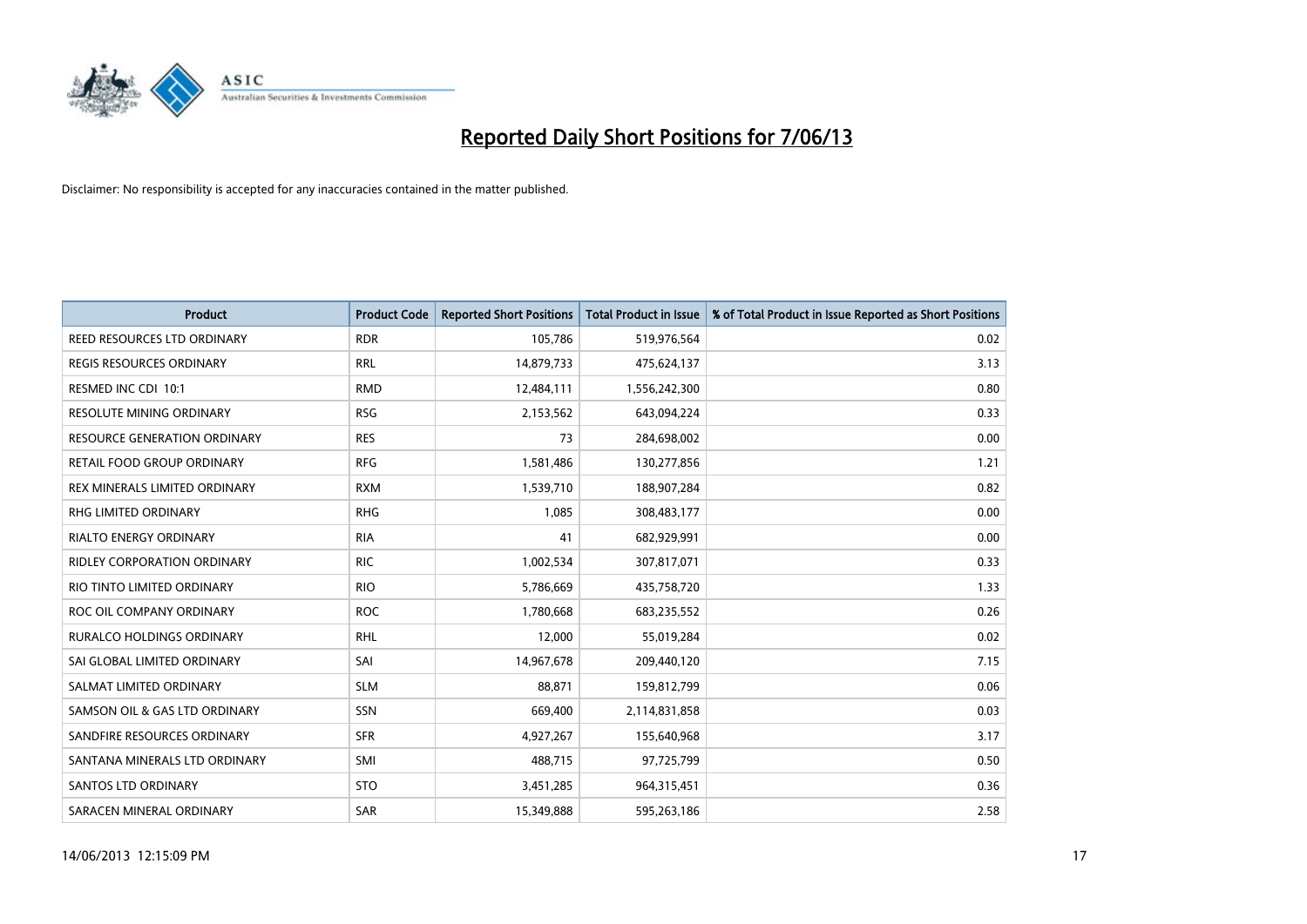

| <b>Product</b>                           | <b>Product Code</b> | <b>Reported Short Positions</b> | <b>Total Product in Issue</b> | % of Total Product in Issue Reported as Short Positions |
|------------------------------------------|---------------------|---------------------------------|-------------------------------|---------------------------------------------------------|
| SCA PROPERTY GROUP STAPLED SECURITIES    | <b>SCP</b>          | 31,670,826                      | 585,455,114                   | 5.41                                                    |
| SEDGMAN LIMITED ORDINARY                 | <b>SDM</b>          | 745,574                         | 220,368,310                   | 0.34                                                    |
| SEEK LIMITED ORDINARY                    | <b>SEK</b>          | 21,339,756                      | 337,833,019                   | 6.32                                                    |
| SELECT HARVESTS ORDINARY                 | <b>SHV</b>          | 117,046                         | 57,462,851                    | 0.20                                                    |
| SENEX ENERGY LIMITED ORDINARY            | <b>SXY</b>          | 15,790,686                      | 1,140,804,837                 | 1.38                                                    |
| SERVCORP LIMITED ORDINARY                | SRV                 | 791                             | 98,432,275                    | 0.00                                                    |
| SERVICE STREAM ORDINARY                  | SSM                 | 477,216                         | 283,418,867                   | 0.17                                                    |
| SEVEN GROUP HOLDINGS ORDINARY            | <b>SVW</b>          | 3,181,252                       | 308,160,281                   | 1.03                                                    |
| SEVEN WEST MEDIA LTD ORDINARY            | <b>SWM</b>          | 9,575,267                       | 999,160,872                   | 0.96                                                    |
| SHINE CORPORATE ORDINARY                 | SHI                 | 40,000                          | 155,000,000                   | 0.03                                                    |
| SIGMA PHARMACEUTICAL ORDINARY            | <b>SIP</b>          | 8,424,267                       | 1,142,079,824                 | 0.74                                                    |
| SILEX SYSTEMS ORDINARY                   | <b>SLX</b>          | 1,870,567                       | 170,249,150                   | 1.10                                                    |
| SILVER CHEF LIMITED ORDINARY             | <b>SIV</b>          | 6,673                           | 28,762,745                    | 0.02                                                    |
| SILVER LAKE RESOURCE ORDINARY            | <b>SLR</b>          | 5,240,533                       | 379,048,750                   | 1.38                                                    |
| SIMS METAL MGMT LTD ORDINARY             | SGM                 | 8,167,891                       | 204,309,387                   | 4.00                                                    |
| SINGAPORE TELECOMM. CHESS DEPOSITARY INT | SGT                 | 959,730                         | 190,396,091                   | 0.50                                                    |
| SIRIUS RESOURCES NL ORDINARY             | <b>SIR</b>          | 2,059,736                       | 224,870,167                   | 0.92                                                    |
| SIRTEX MEDICAL ORDINARY                  | <b>SRX</b>          | 766,636                         | 55,768,136                    | 1.37                                                    |
| SKILLED GROUP LTD ORDINARY               | <b>SKE</b>          | 5,173,072                       | 233,533,526                   | 2.22                                                    |
| SKYCITY ENT GRP LTD ORDINARY             | <b>SKC</b>          | 10,000                          | 576,958,340                   | 0.00                                                    |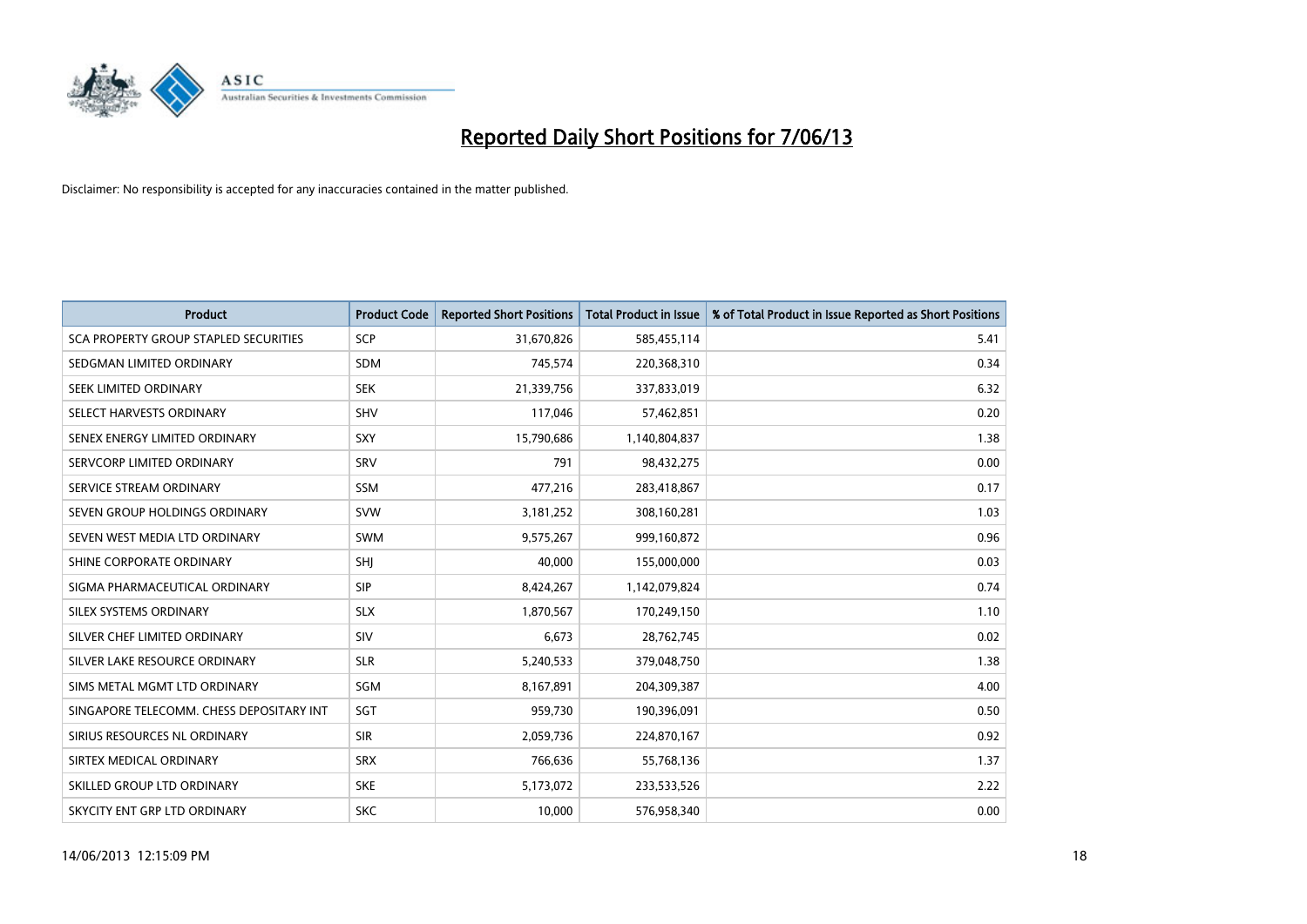

| <b>Product</b>                           | <b>Product Code</b> | <b>Reported Short Positions</b> | <b>Total Product in Issue</b> | % of Total Product in Issue Reported as Short Positions |
|------------------------------------------|---------------------|---------------------------------|-------------------------------|---------------------------------------------------------|
| <b>SLATER &amp; GORDON ORDINARY</b>      | SGH                 | 867                             | 194,073,908                   | 0.00                                                    |
| SMS MANAGEMENT, ORDINARY                 | <b>SMX</b>          | 2,335,040                       | 69,378,477                    | 3.37                                                    |
| SONIC HEALTHCARE ORDINARY                | <b>SHL</b>          | 9,644,864                       | 396,795,181                   | 2.43                                                    |
| SOUL PATTINSON (W.H) ORDINARY            | SOL                 | 13,841                          | 239,395,320                   | 0.01                                                    |
| SP AUSNET STAPLED SECURITIES             | <b>SPN</b>          | 21,406,098                      | 3,367,543,113                 | 0.64                                                    |
| SPARK INFRASTRUCTURE STAPLED NOTE & UNIT | SKI                 | 43,679,550                      | 1,326,734,264                 | 3.29                                                    |
| SPDR 200 FUND ETF UNITS                  | <b>STW</b>          | 91,076                          | 45,951,346                    | 0.20                                                    |
| SPECIALTY FASHION ORDINARY               | <b>SFH</b>          | 1,505,235                       | 192,236,121                   | 0.78                                                    |
| ST BARBARA LIMITED ORDINARY              | SBM                 | 19,277,316                      | 488,074,077                   | 3.95                                                    |
| STARPHARMA HOLDINGS ORDINARY             | SPL                 | 13,571,059                      | 283,665,948                   | 4.78                                                    |
| STHN CROSS MEDIA ORDINARY                | <b>SXL</b>          | 7,302,850                       | 704,858,524                   | 1.04                                                    |
| STOCKLAND UNITS/ORD STAPLED              | SGP                 | 8,745,755                       | 2,305,750,747                 | 0.38                                                    |
| STONEHENGE METALS ORDINARY               | <b>SHE</b>          | 127,777                         | 426,742,945                   | 0.03                                                    |
| STRAITS RES LTD. ORDINARY                | SRQ                 | 31,522                          | 1,164,150,159                 | 0.00                                                    |
| STW COMMUNICATIONS ORDINARY              | SGN                 | 550,410                         | 403,828,512                   | 0.14                                                    |
| SUNCORP GROUP LTD ORDINARY               | <b>SUN</b>          | 3,125,375                       | 1,286,600,980                 | 0.24                                                    |
| SUNDANCE ENERGY ORDINARY                 | <b>SEA</b>          | 2,312,660                       | 460,785,024                   | 0.50                                                    |
| SUNDANCE RESOURCES ORDINARY              | SDL                 | 45,877,316                      | 3,072,110,985                 | 1.49                                                    |
| SUNLAND GROUP LTD ORDINARY               | <b>SDG</b>          | 18,391                          | 189,417,674                   | 0.01                                                    |
| SUPER RET REP LTD ORDINARY               | <b>SUL</b>          | 851,374                         | 196,472,811                   | 0.43                                                    |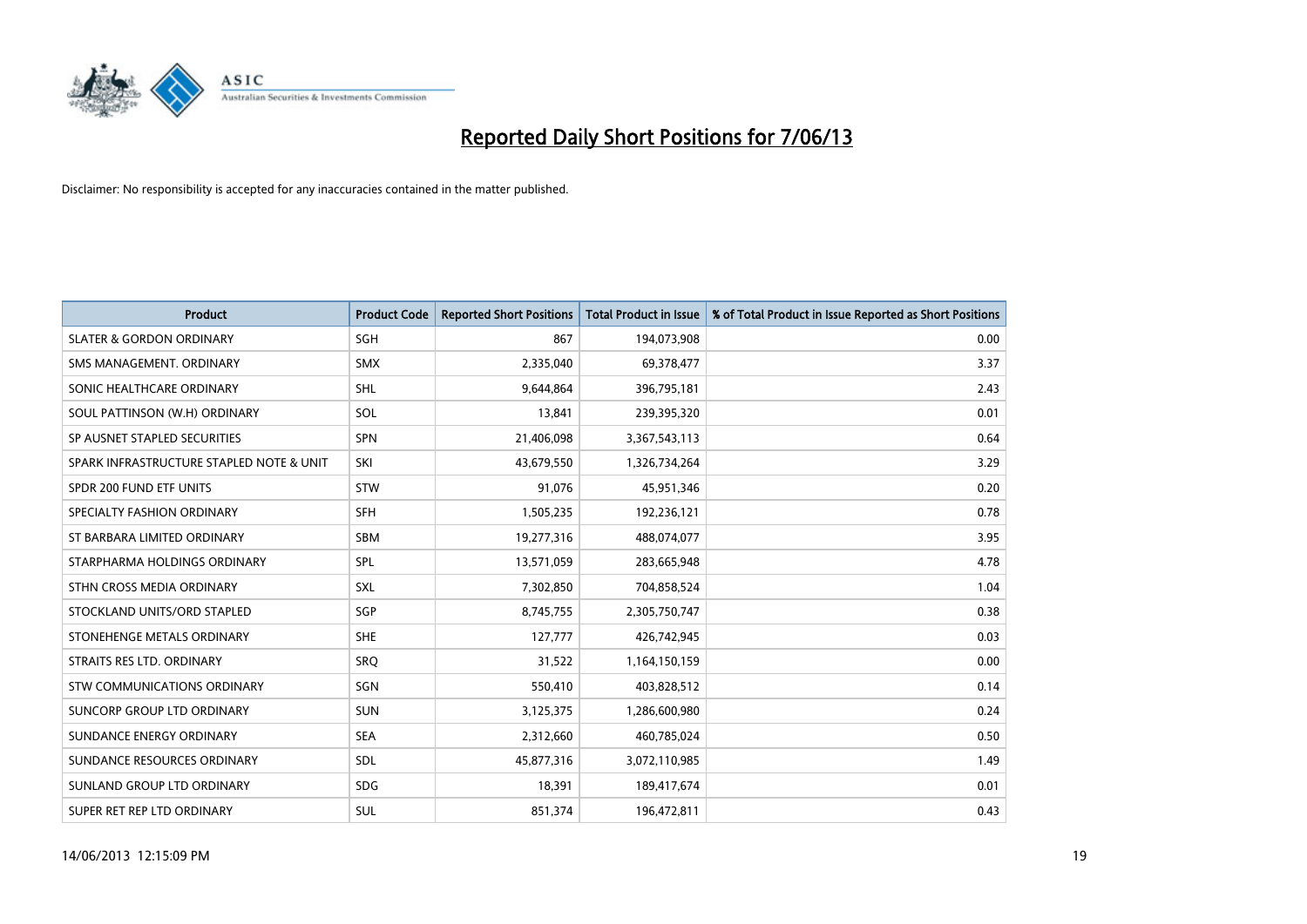

| <b>Product</b>                       | <b>Product Code</b> | <b>Reported Short Positions</b> | <b>Total Product in Issue</b> | % of Total Product in Issue Reported as Short Positions |
|--------------------------------------|---------------------|---------------------------------|-------------------------------|---------------------------------------------------------|
| SYD AIRPORT STAPLED US PROHIBIT.     | <b>SYD</b>          | 17,679,658                      | 1,861,210,782                 | 0.95                                                    |
| SYRAH RESOURCES ORDINARY             | <b>SYR</b>          | 634,623                         | 147,767,623                   | 0.43                                                    |
| <b>TABCORP HOLDINGS LTD ORDINARY</b> | <b>TAH</b>          | 16,870,986                      | 744,885,690                   | 2.26                                                    |
| TALON PETROLEUM LTD ORDINARY         | <b>TPD</b>          | 38,218                          | 102,135,433                   | 0.04                                                    |
| TANAMI GOLD NL ORDINARY              | <b>TAM</b>          | 545,068                         | 587,548,523                   | 0.09                                                    |
| TAP OIL LIMITED ORDINARY             | <b>TAP</b>          | 975,768                         | 241,608,606                   | 0.40                                                    |
| <b>TATTS GROUP LTD ORDINARY</b>      | <b>TTS</b>          | 11,916,668                      | 1,402,708,406                 | 0.85                                                    |
| TELECOM CORPORATION ORDINARY         | <b>TEL</b>          | 9,249,569                       | 1,817,088,869                 | 0.51                                                    |
| TELSTRA CORPORATION. ORDINARY        | <b>TLS</b>          | 18,017,059                      | 12,443,074,357                | 0.14                                                    |
| TEN NETWORK HOLDINGS ORDINARY        | <b>TEN</b>          | 99,724,443                      | 2,586,970,845                 | 3.85                                                    |
| TERANGA GOLD CORP CDI 1:1            | <b>TGZ</b>          | 23,266                          | 133,275,603                   | 0.02                                                    |
| THE REJECT SHOP ORDINARY             | <b>TRS</b>          | 1,699,629                       | 28,808,248                    | 5.90                                                    |
| THORN GROUP LIMITED ORDINARY         | <b>TGA</b>          | 80,942                          | 147,584,880                   | 0.05                                                    |
| <b>TIGER RESOURCES ORDINARY</b>      | <b>TGS</b>          | 3,304,860                       | 674,770,269                   | 0.49                                                    |
| TOLL HOLDINGS LTD ORDINARY           | <b>TOL</b>          | 30,303,515                      | 717,133,875                   | 4.23                                                    |
| TOX FREE SOLUTIONS ORDINARY          | <b>TOX</b>          | 1,067,670                       | 129,607,453                   | 0.82                                                    |
| TPG TELECOM LIMITED ORDINARY         | <b>TPM</b>          | 253,790                         | 793,808,141                   | 0.03                                                    |
| TRADE ME GROUP ORDINARY              | <b>TME</b>          | 480,372                         | 396,017,568                   | 0.12                                                    |
| <b>TRANSFIELD SERVICES ORDINARY</b>  | <b>TSE</b>          | 18,315,735                      | 512,457,716                   | 3.57                                                    |
| TRANSPACIFIC INDUST. ORDINARY        | <b>TPI</b>          | 1,886,198                       | 1,578,563,490                 | 0.12                                                    |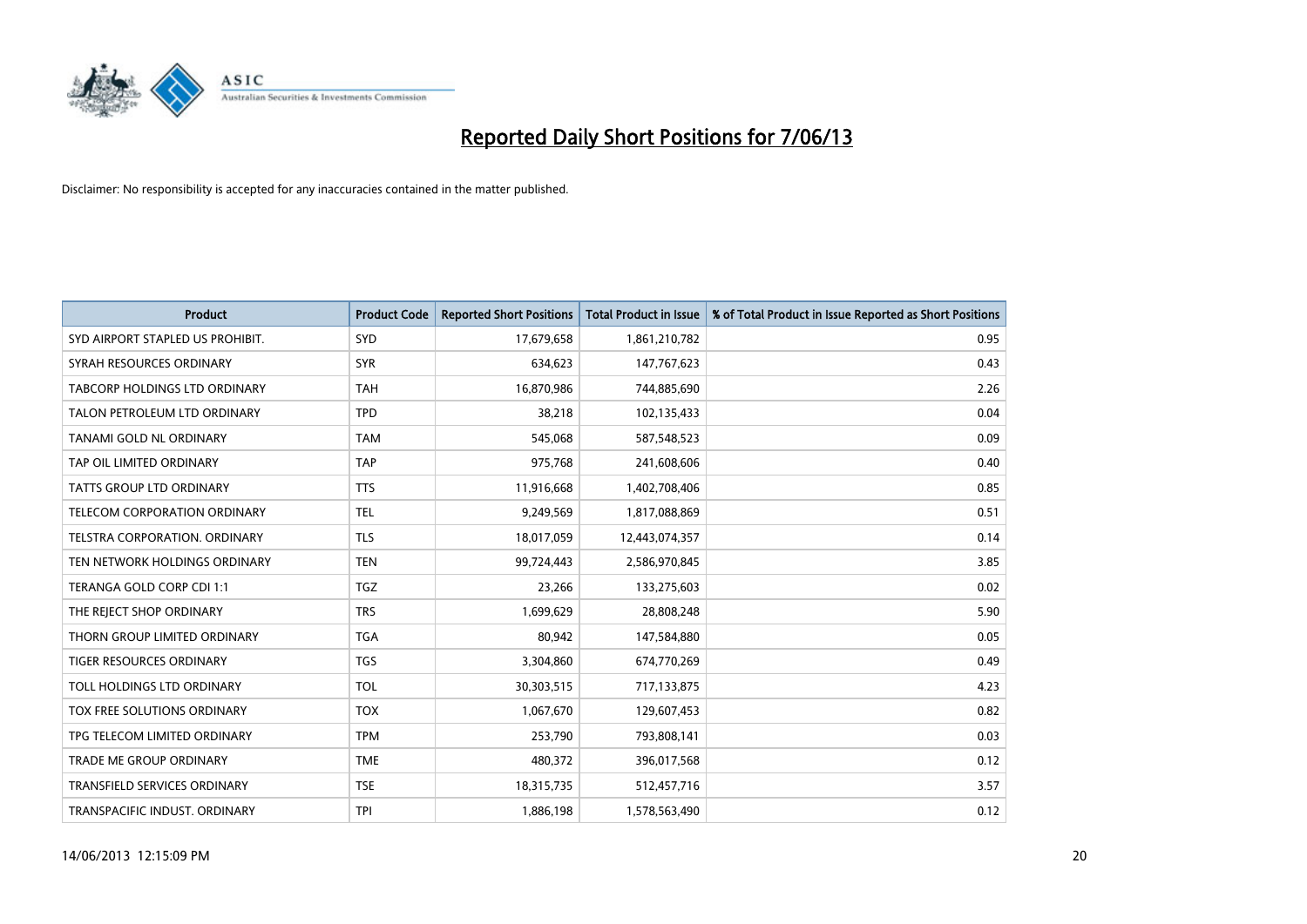

| <b>Product</b>                         | <b>Product Code</b> | <b>Reported Short Positions</b> | <b>Total Product in Issue</b> | % of Total Product in Issue Reported as Short Positions |
|----------------------------------------|---------------------|---------------------------------|-------------------------------|---------------------------------------------------------|
| TRANSURBAN GROUP TRIPLE STAPLED SEC.   | <b>TCL</b>          | 5,240,074                       | 1,481,594,818                 | 0.35                                                    |
| TREASURY WINE ESTATE ORDINARY          | <b>TWE</b>          | 15,789,176                      | 647,227,144                   | 2.44                                                    |
| TROY RESOURCES LTD ORDINARY            | <b>TRY</b>          | 4,536,305                       | 91,318,649                    | 4.97                                                    |
| <b>UGL LIMITED ORDINARY</b>            | UGL                 | 12,257,923                      | 166,511,240                   | 7.36                                                    |
| <b>UXC LIMITED ORDINARY</b>            | <b>UXC</b>          | 572,117                         | 308,806,649                   | 0.19                                                    |
| <b>VIRGIN AUS HLDG LTD ORDINARY</b>    | <b>VAH</b>          | 77,778,773                      | 2,581,231,776                 | 3.01                                                    |
| VNGD AUS SHARES ETF UNITS              | VAS                 | 772                             | 6,233,376                     | 0.01                                                    |
| <b>VOCUS COMMS LTD ORDINARY</b>        | <b>VOC</b>          | 109,386                         | 78,539,890                    | 0.14                                                    |
| <b>WATPAC LIMITED ORDINARY</b>         | <b>WTP</b>          | 131,983                         | 184,332,526                   | 0.07                                                    |
| <b>WDS LIMITED ORDINARY</b>            | <b>WDS</b>          | $\overline{7}$                  | 144,740,614                   | 0.00                                                    |
| WEBJET LIMITED ORDINARY                | <b>WEB</b>          | 751,755                         | 79,397,959                    | 0.95                                                    |
| <b>WESFARMERS LIMITED ORDINARY</b>     | <b>WES</b>          | 24,796,931                      | 1,006,669,957                 | 2.46                                                    |
| WESFARMERS LIMITED PARTIALLY PROTECTED | <b>WESN</b>         | 43,784                          | 150,523,641                   | 0.03                                                    |
| WESTERN AREAS LTD ORDINARY             | <b>WSA</b>          | 16,265,414                      | 196,843,803                   | 8.26                                                    |
| WESTERN DESERT RES. ORDINARY           | <b>WDR</b>          | 2,039,733                       | 360,853,631                   | 0.57                                                    |
| WESTFIELD GROUP ORD/UNIT STAPLED SEC   | <b>WDC</b>          | 4,966,019                       | 2,194,138,450                 | 0.23                                                    |
| WESTFIELD RETAIL TST UNIT STAPLED      | <b>WRT</b>          | 11,483,620                      | 3,054,166,195                 | 0.38                                                    |
| <b>WESTPAC BANKING CORP ORDINARY</b>   | <b>WBC</b>          | 16,924,839                      | 3,103,729,084                 | 0.55                                                    |
| WHITE ENERGY COMPANY ORDINARY          | <b>WEC</b>          | 204,397                         | 322,974,494                   | 0.06                                                    |
| WHITEHAVEN COAL ORDINARY               | <b>WHC</b>          | 105,320,446                     | 1,025,635,023                 | 10.27                                                   |